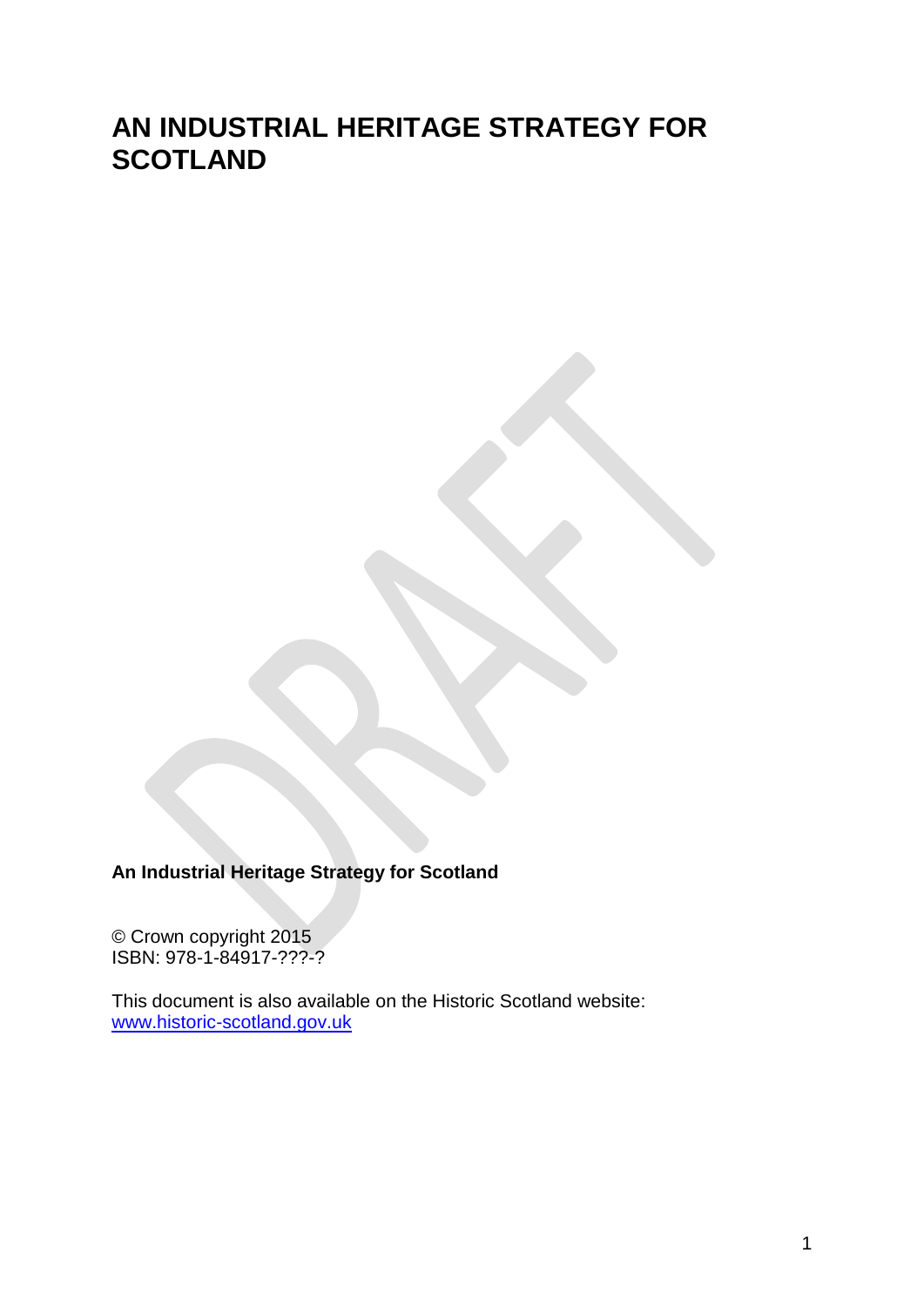# **Contents**

|     | Acknowledgements                                                                           |  |
|-----|--------------------------------------------------------------------------------------------|--|
|     |                                                                                            |  |
|     | Contents                                                                                   |  |
|     |                                                                                            |  |
|     | Foreword by Fiona Hyslop, MSP, Cabinet Secretary for Culture,<br>Europe & External Affairs |  |
|     |                                                                                            |  |
|     | Preface by Dr David Mitchell, Director of Conservation, Historic<br>Scotland               |  |
|     |                                                                                            |  |
|     | <b>Executive Summary</b>                                                                   |  |
|     |                                                                                            |  |
| 1.  | Vision                                                                                     |  |
|     | 1.1 Background                                                                             |  |
|     | 1.2 Definition                                                                             |  |
|     | 1.3 Aims                                                                                   |  |
|     | 1.4 Objectives                                                                             |  |
|     | 1.5 Audience                                                                               |  |
|     |                                                                                            |  |
| 2.  | Context                                                                                    |  |
|     | 2.1 Who is involved                                                                        |  |
|     | 2.2 Why?                                                                                   |  |
|     | 2.3 Alignment with Scottish Government Priorities                                          |  |
|     | 2.4 Value                                                                                  |  |
|     | 2.5 Baseline data                                                                          |  |
|     |                                                                                            |  |
| 3.  | <b>Related Strategies</b>                                                                  |  |
|     | 3.1 The Historic Environment Strategy for Scotland (2014)                                  |  |
|     | 3.2 International Context                                                                  |  |
|     | 3.3 National Context                                                                       |  |
|     | 3.4 National Strategy for Archaeology in Scotland                                          |  |
|     |                                                                                            |  |
| 4.  | <b>The Need</b>                                                                            |  |
|     |                                                                                            |  |
| 5.  | <b>The Priorities</b>                                                                      |  |
|     |                                                                                            |  |
| 6.  | The Strategy                                                                               |  |
|     |                                                                                            |  |
| 7.  | Delivering the Vision                                                                      |  |
|     |                                                                                            |  |
| 8.  | <b>Bibliography/Sources</b>                                                                |  |
|     |                                                                                            |  |
| 9.  | <b>Glossary and Acronyms</b>                                                               |  |
|     |                                                                                            |  |
| 10. | <b>Strategic Environmental Assessment</b>                                                  |  |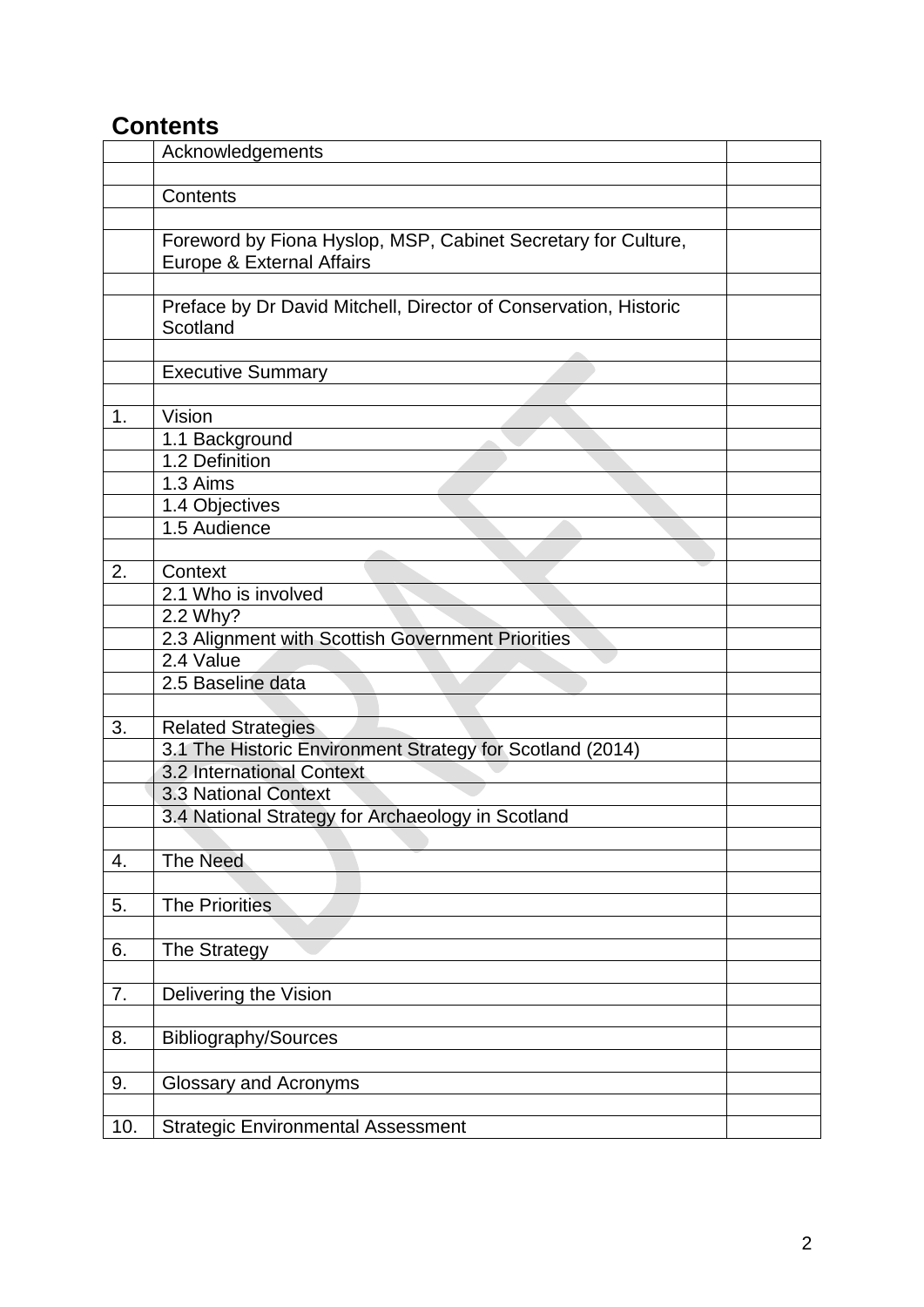# **Foreword (Cabinet Secretary, Fiona Hyslop, MSP)**

In this the year in which we are celebrating the  $250<sup>th</sup>$  anniversary of James Watt's invention of the separate condenser, I am delighted to be writing these words of introduction to Scotland's Industrial Heritage Strategy. The profound impact that Watt's invention had on the world, transforming steam power and energising industries across the globe, cannot be underestimated. Equally, the extraordinary number of other inventors, engineers and entrepreneurs who have emanated from Scotland explains why our small country has had such a disproportionately large impact on the world.

Yet, this vitally important part of our history has tended in the past to be overshadowed by a more classical view of cultural heritage. Now, with the impending creation of Historic Environment Scotland, and with a wider strategy for the Historic Environment set down in *Our Place in Time*, we have a tremendous opportunity to take stock of our industrial past, and to consider ways in which it can help build a better, more sustainable Scotland.

Whilst it is normal today to be offered a diet of sensational history littered with warfare, carnage, religious strife and mythical monsters, it is refreshing to take a moment to reflect on the genuinely creative and inspiring events in our history, and more specifically, the periods when our industries changed the lives of millions of people across the world. It is not difficult, for example, to trace the events that emanated from the birth of the modern iron industry at Carron in the mid-18<sup>th</sup> century to the life-saving effects that vertically-cast iron pipes from Scotland had on the water supplies of cities throughout the world from the second half of the 19<sup>th</sup> century on.

Scots have become famous not only for innovation, but also for exploiting and developing existing technologies. Whilst, for example, Kirkcaldy became the global centre of the world for Linoleum manufacture, structural engineers such as William Arrol & Co of Glasgow grasped the opportunity offered by Siemens Martin mild steel, demonstrating the scale and complexity of structures that could be built using this cheap but reliable versatile new material. So it was that in the space of a few years, Arrol was responsible for reconstructing the Tay Bridge, building the Forth Bridge, and erecting the steel frame of Tower Bridge in London. A few decades later, the company went on to do the same for the iconic Bankside (now Tate Modern) and Battersea Power stations.

The hydraulic technologies that Arrol developed were forerunners of the lifting systems now used in the offshore oil and gas industries, just as Robert McAlpine's early concrete constructions on the West Highland Railway, including the Glenfinnan Viaduct, signalled the evolution of technologies that were later used to construct giant offshore oil platforms for fields such as Brent and Frigg at Ardyne Point.

Such links between our historic and our current industries are important. Much of our media paints a picture of near-complete industrial decline, but Scotland continues to nurture and host many world-class industries, not least whisky, textiles, optoelectronics and software. Taking our energy sector as an example, whilst we have moved on from the once formidable coalfields, we have done so through the development of a unique offshore oil and gas industry, and through a growing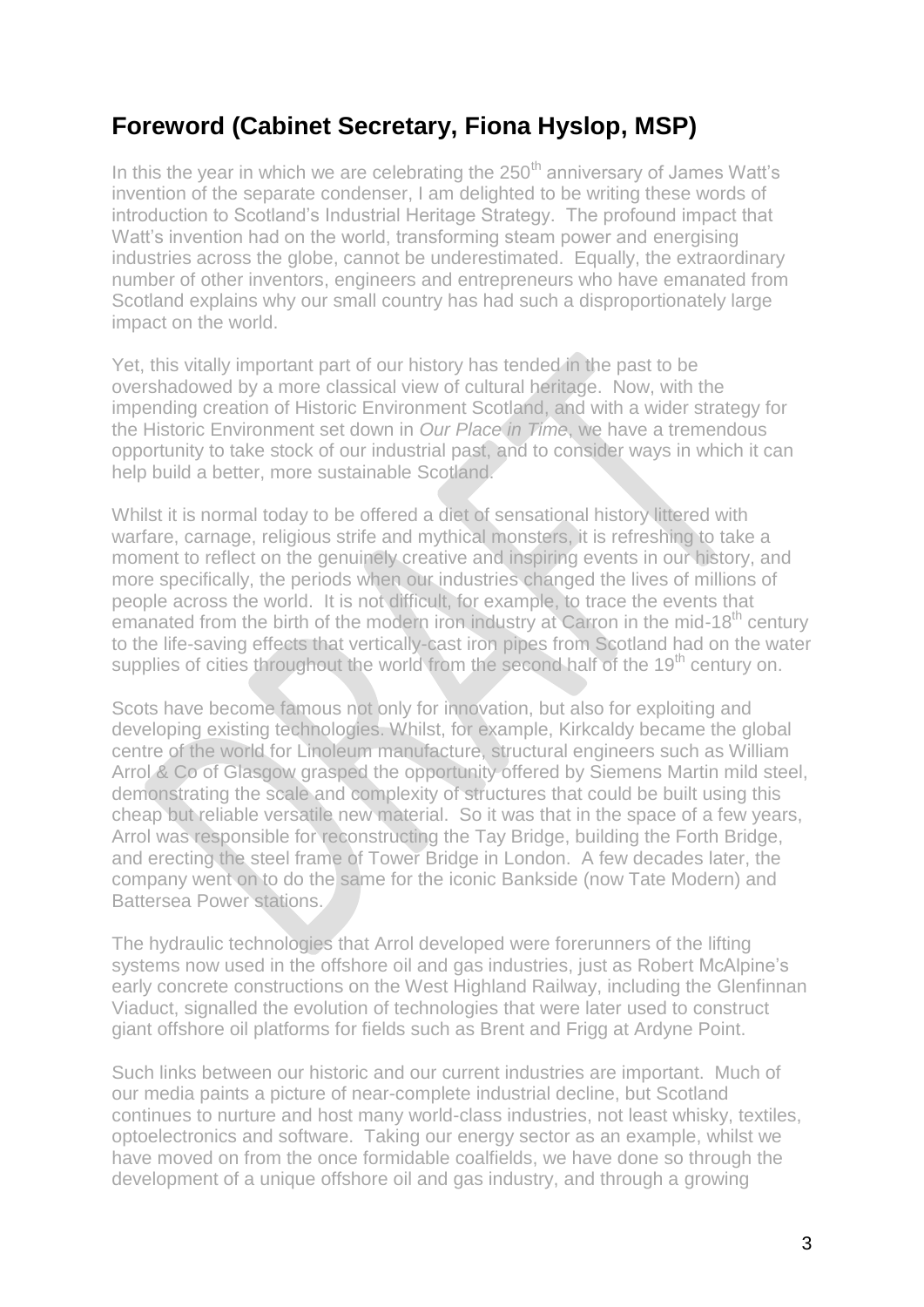renewables sector. The latter is significant because our hydro-electric industry has a rich history, and together with wind energy and emerging tidal technologies, will play an increasingly important role in our future.

Just as Scotland has exported hugely successful innovators and entrepreneurs such as Andrew Carnegie and Thomas Blake Glover, so it has attracted world-class industrialists, a good example being Alfred Nobel, who came to Ayrshire in 1871 and built the world's largest high explosives factory at Ardeer. A key to this success has been the ingenuity, work, and sacrifice of industrial communities across the country, and the generations of migrants who took their hard work and ingenuity across the world. It's important that this huge contribution to Scotland's history is recognised.

2015 happens to be the European Year of Industrial and Technical Heritage, and we are also anticipating the potential inscription of the Forth Bridge as a UNESCO World Heritage Site. Now is therefore an exceptional opportunity to celebrate our industrial heritage, and to consider both what needs to be done to care for it more effectively, and how we can harness it better in order to deliver benefits for our future.

The fact is that our industries have valuable tangible and intangible attributes that should be playing a greater part in creating a better, sustainable future for Scotland. There are therefore many portfolios in Scottish Government that could benefit from a more co-ordinated approach to industrial heritage. In addition to culture and heritage, energy, enterprise, tourism, education, and infrastructure all spring to mind immediately. Furthermore, the outcomes defined in the National Performance Framework also suggest that our industrial pedigree should be contributing more to the lives of our young people, to regeneration and placemaking, to social justice and inclusion, and to our national identity.

Our industry is as much a part of our future as our past and deserves to be nurtured and celebrated. We should be forging better links between our industrial past and our industrial future, reviving and promoting traditional skills and instilling a sense of respect and pride in the communities that built the Scotland we know today.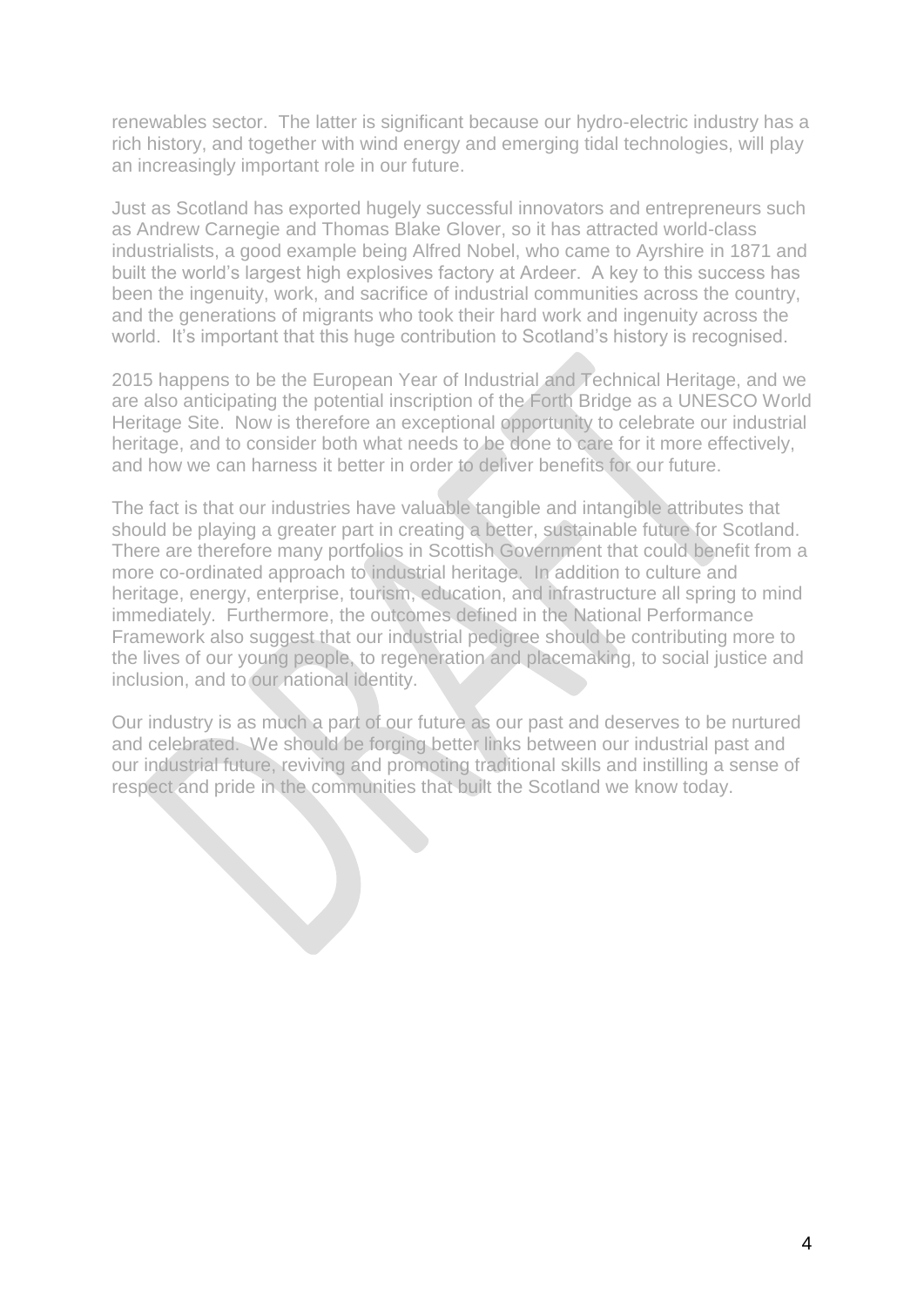# **Preface**

Industry has been a hugely important part of Scotland's story for 250 years, yet even now, it does not seem to receive the recognition that it deserves. For this reason, Historic Scotland has been leading a working group drawn from across the Culture Sector that has been seeking to develop an Industrial Heritage Strategy for Scotland. Our aim is to demonstrate the significance of Scottish industrial heritage in a global context, to highlight the benefits that it brings, assess what still survives and how representative it is, and identify a range of priorities that ensure that our actions over the next five years best serve the interests both of the heritage itself, and of the people of Scotland.

Our historic industrial age extended from the establishment of the Carron Ironworks in 1759 through to the late-20<sup>th</sup> century, although we still retain a much bigger industrial base than is widely recognised. Despite some prominent losses in the late 20<sup>th</sup> century, this period has left us with a tremendous legacy, and we have some outstanding industrial museums and sites, and internationally important industrial collections and archives, all of which have helped fuel a growing interest in the subject.

However, there are many challenges ahead, not least the scale and maintenance issues facing some of our bigger sites, structures and artefacts, some significant gaps in our collections, increasingly scarce resources, and inadequate connections with education. Equally, we are losing many of the last people with direct connections and experience of our most historic industries, so it is especially important that our understanding of our industrial past is brought to the fore. We have a uniquely rich legacy from which to draw, but if we are to make the most of it and plan for the future, we need to act now.

Dr David Mitchell Director of Conservation Historic Scotland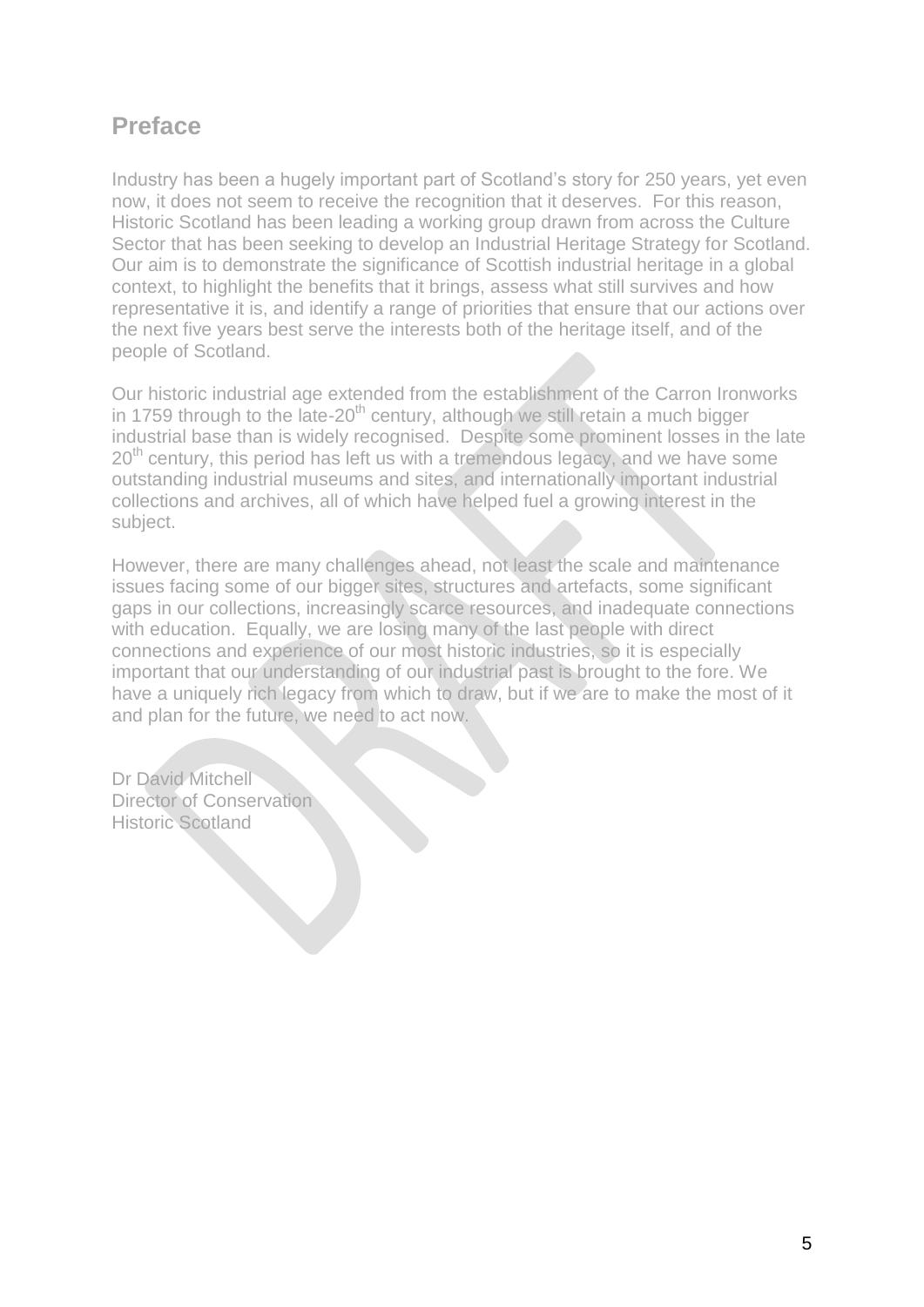# **1. The Vision**

*The purpose of this strategy is to highlight the value of Scotland's Industrial Heritage, and to raise awareness of the huge and innovative contribution made by the people of Scotland to social and economic development across the world. It identifies the many benefits that a sustainable approach to the promotion and conservation of industrial heritage can deliver. Protecting, recording, and interpreting the tangible and intangible elements of this heritage will ensure that succeeding generations recognise, value and continue to benefit from the achievements of one of the world's pioneering industrial nations.*

### **1.1 Background**

This strategy covers the five years 2015 to 2020, and aims to demonstrate that Industrial heritage is particularly-well placed to contribute to Scotland's National Performance framework, in its potential to support sustainable development, its capacity to engage with previously marginalised communities and its work towards enhanced social justice.

The strategic aims are articulated within several of the Outcomes defined in the Framework. Of these, the most relevant are:

- We live in a Scotland that is the most attractive place for doing business in Europe [NO 1]
- We realise our full economic potential with more and better employment opportunities for our people [NO 2]
- We are better educated, more skilled and more successful, renowned for our research and innovation [NO 3]
- Our young people are successful learners, confident individuals, effective contributors and responsible citizens [NO 4]
- We have tackled the significant inequalities in Scottish society [NO 7]
- We live in well-designed, sustainable places where we are able to access the amenities and services we need [NO 10]
- We value and enjoy our built and natural environment and protect it and enhance it for future generations [NO 12]
- We take pride in a strong, fair and inclusive national identity [NO 13]
- We reduce the local and global environmental impact of our consumption and production [NO 14]

Industrial Heritage also has the potential to complement a number of strands and initiatives within the Culture Sector in Scotland, notably the Historic Environment Strategy, *Our Place in Time* (2014). The Industrial Heritage Strategy should, in addition, be viewed in the context of other strategies and action plans, relating to Scotland's museums and galleries, archives, archaeology, traditional skills and climate change.

## **1.2 Definition**

The International Committee on the Conservation of the Industrial Heritage (TICCIH) defines industrial heritage in the *Nizhny Tagil Charter* (2003) as follows: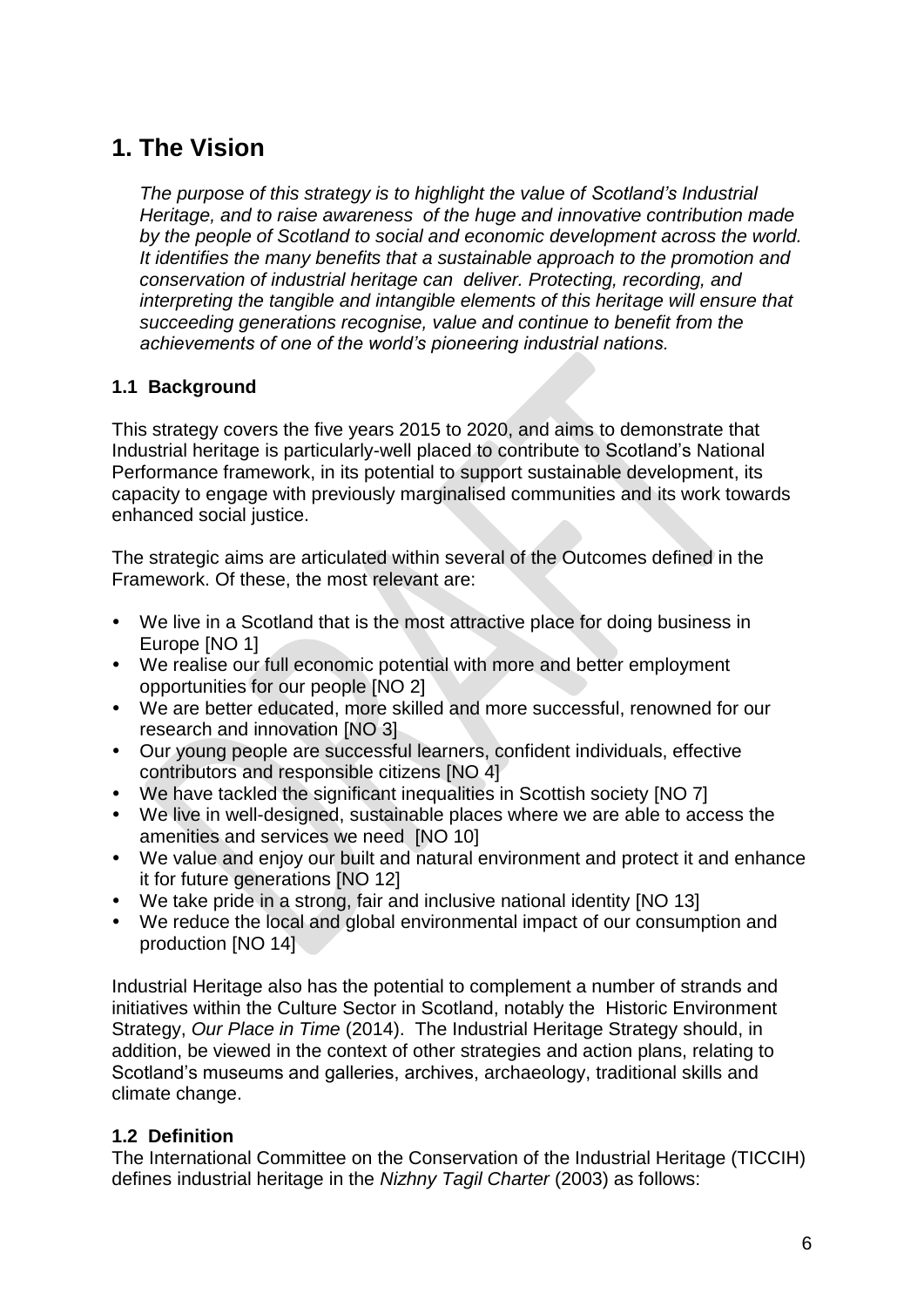*Industrial heritage consists of the remains of industrial culture which are of historical, technological, social, architectural or scientific value. These remains consist of buildings and machinery, workshops, mills and factories, mines and sites for processing and refining, warehouses and stores, places where energy is generated, transmitted and used, transport and all its infrastructure, as well as places used for social activities related to industry such as housing, religious worship or education.* 

The charter then proceeds to cite key material and immaterial evidence that also forms a part of the heritage, which includes archives (including photographs) , artefacts, stratigraphy and structures, human settlements and natural and urban landscapes created for or by industrial processes.

The historical period of principal interest extends forward from the beginning of the Industrial Revolution in the second half of the eighteenth century up to and including the present day, while also examining its earlier pre-industrial and proto-industrial roots. It draws on the study of work and working techniques encompassed by the history of technology, processes and skills.

### **1.3 Aims**

With this definition in mind, together with govermental national priorities and aspirations, the Strategy aims to:

- Share the diverse history of Scotland's working past to foster a better future for all
- Obtain a clear understanding of the values and condition of industrial heritage in order to prioritise and measure benefits
- Identify and tackle the major risks to Scotland's industrial heritage
- Define specific, deliverable outputs in the short- and medium-term
- Provide a framework to maximise the benefits that industrial heritage can deliver in terms of Scottish Government priorities and the Historic Environment Strategy
- Build on the past strategic work of relevant sectors
- Be honest and open in our assessment of the industrial past and remain mindful of those who made an immense personal sacrifice in the achievement of economic ambition
- Be ambitious and far-sighted

### **1.4 Objectives**

The Strategy has defined the following specific objectives and goals:

- Assess the completeness and balance of industrial heritage as represented in the National Collections, ranging from properties in care to artefacts and archives
- Assess the extent to which industrial heritage is adequately represented in the lists and schedules of designated sites in Scotland
- Review the completeness and balance of industrial heritage as represented in the regional, university, local and independent collections and databases, ranging from entire sites to artefacts and archives
- Develop opportunities to advance the acquisition, care, development, research and interpretation of industrial collections
- Identify key issues facing long-term stewardship and development of industrial heritage collections and work together to tackle these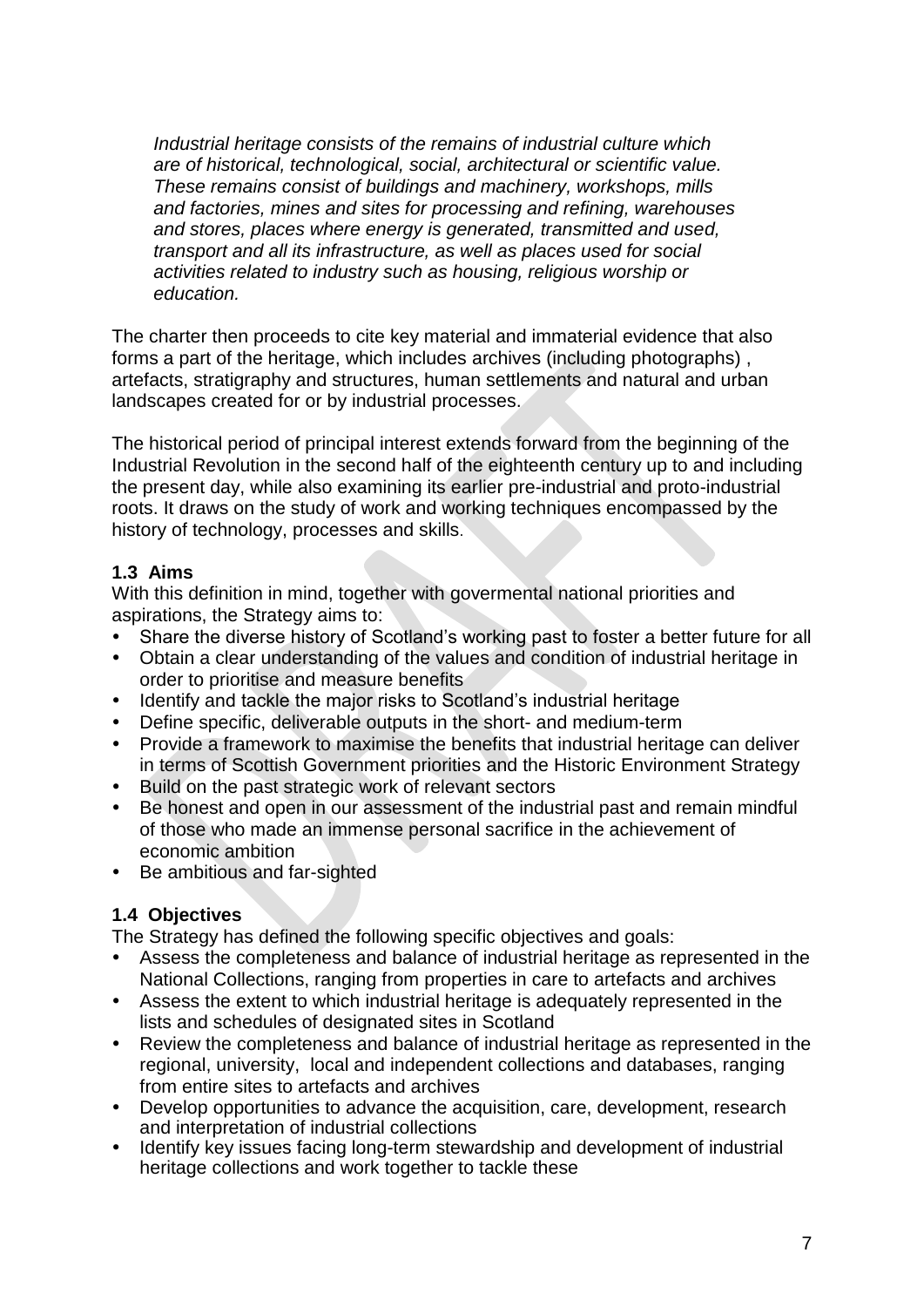- Promote, encourage and advance access to Scotland's Working Past, especially through all levels of education
- Protect intangible industrial heritage through the promotion of traditional skills and the retention of knowledge relating to key historic technologies
- Forge mutually-beneficial links with living industries, to ensure accurate historical recording, and to help marketing and address skills shortages
- Develop public engagement programmes to share awareness of the importance of Scotland's industrial history within the industrial communities
- Actively promote and support industrial World Heritage sites with a Scottish connection.
- Actively promote and support Scotland's premier industrial heritage collections

### **1.5 Audience**

This strategy aims to inform and inspire a wide range of people and institutions with a stake in Industrial Heritage, and many are already involved in some way in its evolution. Most of all, the intention is that it guides those who are in decision-making positions who have the power to make a difference.

The strategy is therefore of relevance to industrial communities across Scotland, as well as the local authorities within whose boundaries they are located, and all levels of education. It is also potentially important to an array of national cultural institutions, including museums, archives and libraries, and to the new heritage body, Historic Environment Scotland. Equally, it should hold significance for a range of independent and professional organisations, not least members of Industrial Museums Scotland, University and business archives, and professional institutions relating to engineering, buildings conservation, climate change and archaeology. Finally, a lot of Scotland's finest industrial heritage still operates and is in the care of working businesses, which range from shipyards and engineering complexes to textile mills, whisky distilleries and offshore operators and energy companies. Indeed, some of the largest businesses comprise our national infrastructure, which includes energy supply as well as our railways, canals, water supply and waste management networks. This strategy will support current businesses to use their heritage to their advantage.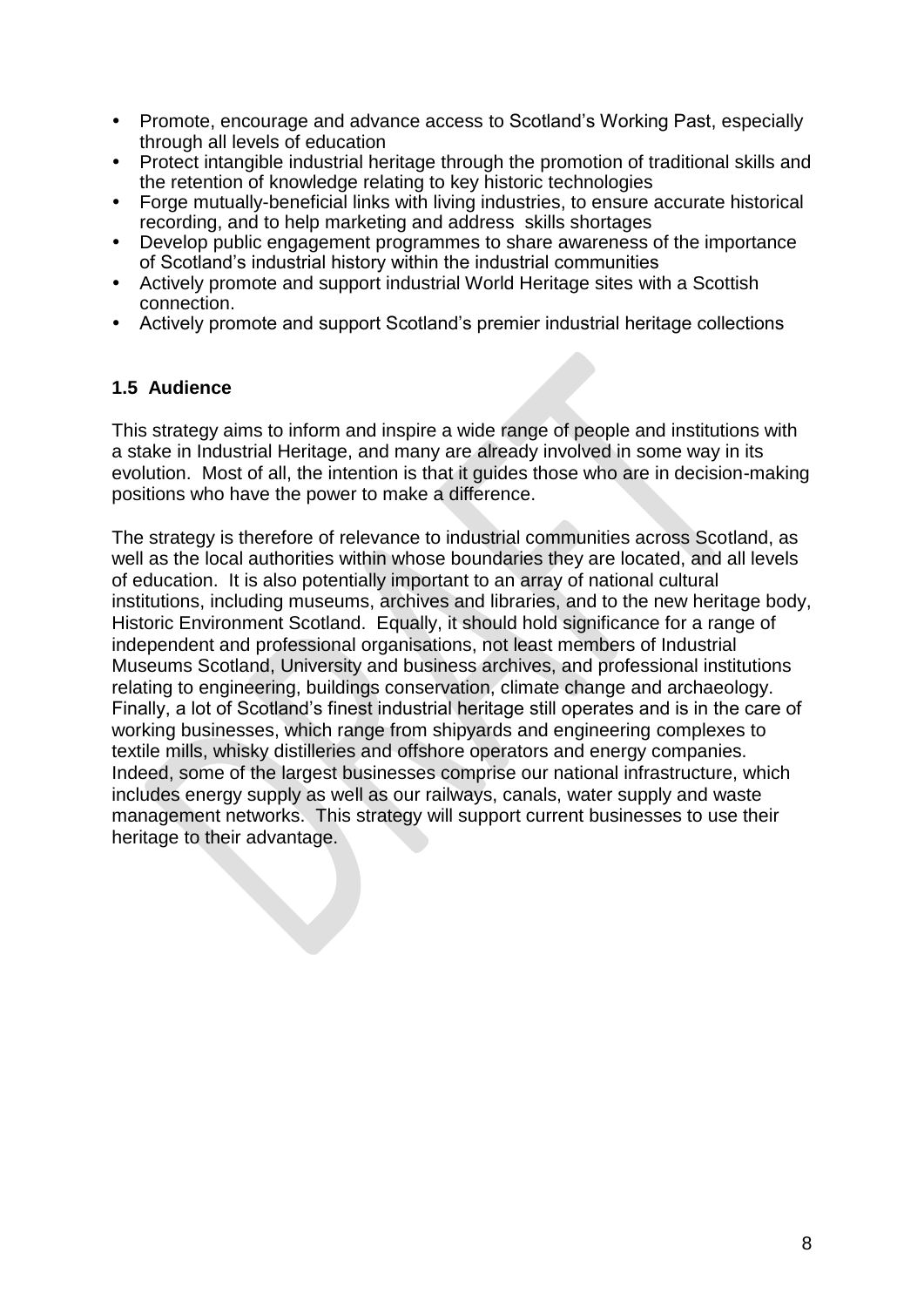# **2. Context**

## **2.1 Who is involved?**

This strategy is the result of a series of workshops held from 2012-14 involving a group of institutions and individuals with a shared interest and expertise in Scotland's industrial heritage. Organised by Historic Scotland, the group includes representatives from other national public bodies such as the Scottish Government's Directorate for Culture, Europe and External Affairs, Industrial Museums Scotland, National Museums Scotland, the National Libraries of Scotland, the National Archives of Scotland, RCAHMS, and Museums Galleries Scotland.

Independent museums were especially well represented, and included the National Mining Museum Scotland and the Scottish Maritime Museum, with Industrial Museums Scotland covering the sector more generally, and others being involved via circulation and correspondence. These included railways, shale-oil mining, lead mining and fisheries. Archives were represented via the Ballast Trust and the Business Archives Council of Scotland (BACS), and Glasgow University Archives, whilst several local authorities such as North Lanarkshire, City of Aberdeen and City of Dundee were also actively involved because of their leading archives, museums and archaeology services. The group was also able to tap into a range of expertise through professional bodies such as the Institution of Civil Engineers, historic building conservators and archaeologists, and through national organisations such as Forestry Commission Scotland, Network Rail and Scottish Canals. Finally, links with education were important, especially through the valuable experience of New Lanark and via SCRAN.

## **2.2 Why?**

Scotland's global impact has been disproportionately large, given its modest size and population. A great part of that impact has been industrial in nature, but rarely reflected in the portrayal of Scottish history or culture, despite recognition across the world. Scotland's extraordinary history of industrial development and innovation has not, it is argued, received the attention it deserves, and neither has the rich legacy of industrial heritage, tangible and intangible, that survives across the country.

The severe economic decline that occurred in the second half of the  $20<sup>th</sup>$  Century has tended to discourage interest in and respect for industrial achievements, the predominant urge in the worst-hit areas being to move on and clear away the evidence of the past. For many communities, histories have been lost, and bland new developments and persistent economic decline have led to a sense of placelessness and hopelessness. The major contribution many industrial communities have made, not just to Scotland but also to the world, has too often been forgotten. Economic change has coincided with a protracted de-skilling of the workforce, pervasive unemployment and passive consumption, together with a substantial skills shortage. In consequence, young people enter the job market with low understanding of how the goods on which they depend are manufactured, and are often incapable of meeting the demands of industries for a competent workforce.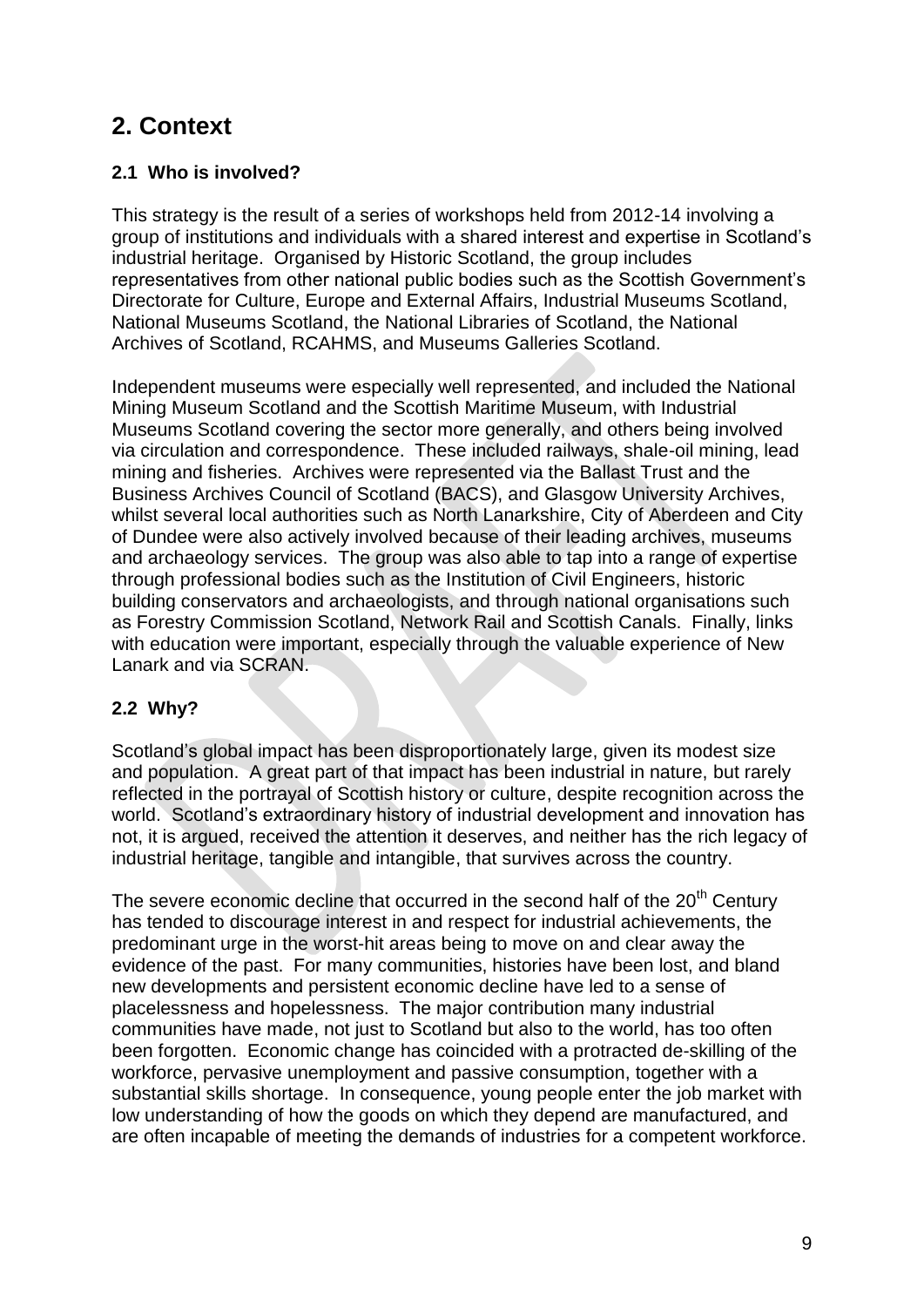The Group found that, despite notable successes and the evolution of flagship collections and sites, industrial heritage has far too often been seen as a problem, and continues to receive disproportionately poor funding compared, for example, to art galleries. It concluded that a national Strategy was needed in order to ensure that Industrial Heritage is seen by decision makers as being an asset, and that the many benefits that it can bring are fully understood and maximised.

Furthermore, whilst action is required to make the most of major opportunities, it is also needed to prevent the imminent loss of tangible and intangible industrial heritage. Important industrial sites are still under threat from a variety of pressures, and key people, knowledge and skills are disappearing. This is therefore an important moment for industrial heritage, when a Strategy will help to define a new future for our industrious past.

### **2.3 Aligning with Scottish Government Priorities**

Industrial heritage has the potential to make a still bigger contribution to Scotland's national performance, and as indicated in section 1.1 above, already feeds into at least eight of the Scottish Government's National Outcomes.

Specifically, our historic industrial achievements can be better used to build confidence and demonstrate Scotland to be a proven centre of excellence for business in Europe (National Outcome 1). Furthermore, promoting our long history of technological development and innovation, especially through education, can help bring on a new generation of capable, skilled and motivated young people (National Outcomes 3 and 4). A key aim should be to emulate the situation in countries like Germany where skills in dexterity and mechanics are more highly prized, and where skills shortages are far less serious.

Many significant industrial areas have suffered the most severe socio-economic decline, and the contributions their communities have made to Scotland's success as an industrial nation have been overlooked. Industrial heritage, through regeneration and education initiatives, has the potential to breathe life back into many of these areas, and provide an opportunity to address some of the ingrained inequalities that have become embedded over recent decades (National Outcome 7). In particular, industrial buildings and structures can often be adapted and re-used, providing tangible links with the past and helping to re-build sustainable communities with a sense of place and self-respect (National Outcome 10).

Initiatives of adaptive re-use, such as these supported by Townscape Heritage and Conservation Area Regeneration Schemes work towards developing heightened appreciation for the historic and natural environment, of which the industrial heritage is a pre-eminent part (National Outcome 12), whilst also reducing the carbon footprint of development by re-using as much of the existing historic fabric as possible (National Outcome 14). Finally, recognising and promoting the central part our industries and industrial communities have played in Scotland's extraordinary history can reinforce and build upon our strong, fair and inclusive national identity (National Outcome 13).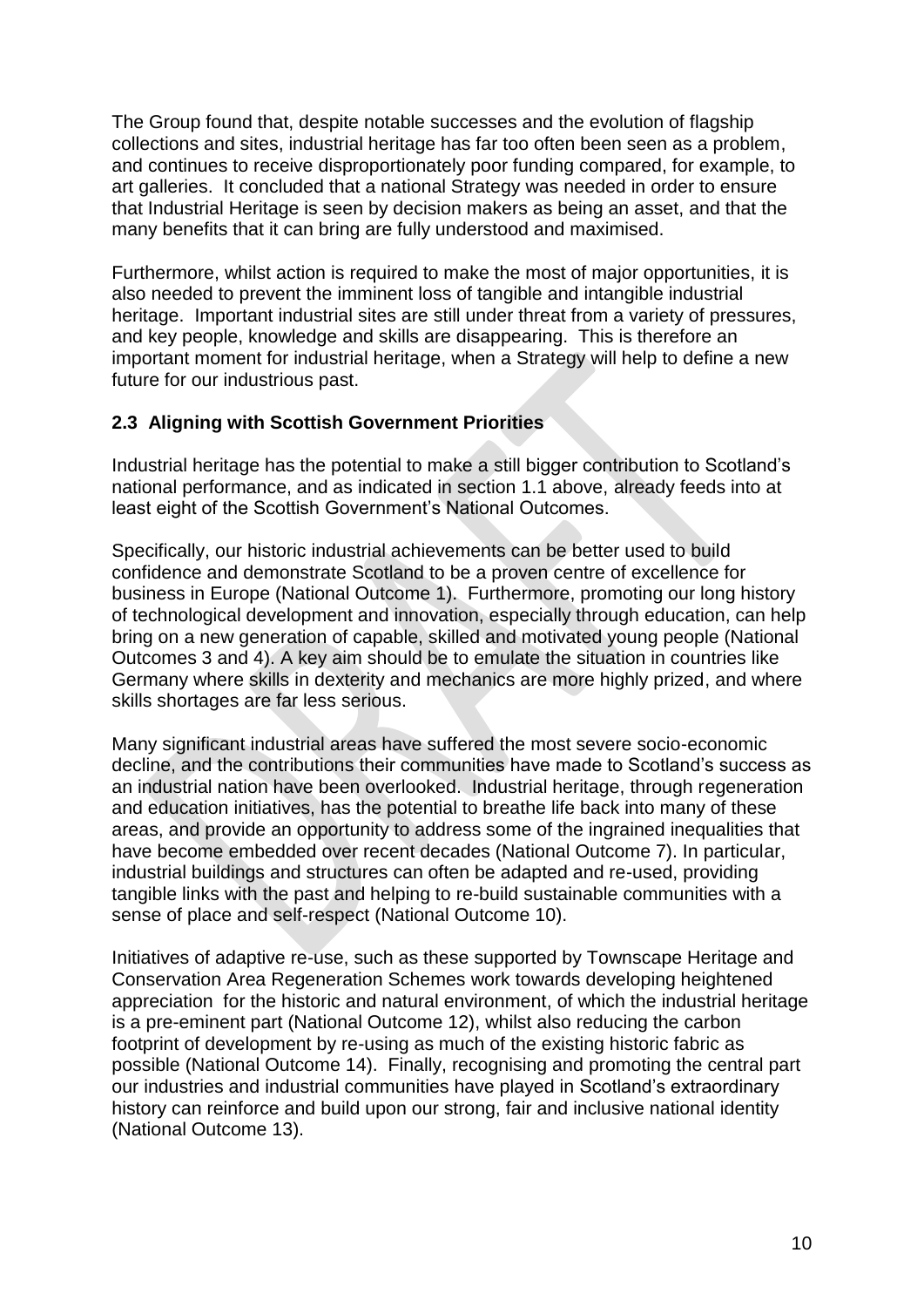## **2.4 Value**

In economic terms, it is widely recognised that the historic environment is a major contributor to the Scottish economy. In 2009, a report for the Historic Environment Advisory Council for Scotland (HEACS) estimated that it was worth £2.3 billion annually, and supported over 41,000 full-time-equivalent employees. Research for Visit Scotland confirms, especially for overseas visitors, that historic sites are a principal attraction. This situation has strengthened in recent years, with record visitor numbers. Scotland's industrial heritage now plays an important part in the tourism sector, and there is potential for this contribution to grow still further.

Whilst it can sometimes take time to become attuned to the appearance of some industrial heritage, many buildings and structures are aesthetically pleasing, and some, such as New Lanark and the Forth Bridge, inspire awe. Industrial sites, structures and buildings have strong associative historic value, vividly illustrating periods of history. They can contribute significantly to local and regional knowledge and identity (including international links and global importance), and to a distinctive sense of place. This can be inter-generational, helping to maintain the geographical roots of communities, as well as a sense of value and self-respect.

Industrial heritage can be instrumental in underpinning economic regeneration, bolstering confidence and re-establishing the reputation of an area. It can help promote and revive traditional skills, build public spirit and re-establish community values. Some of Scotland's most important political and cultural roots lie in its industrial communities, like the coalfields, places marginalised in recent decades. More than any other part of the Culture portfolio, industrial heritage offers an opportunity to reverse this process whilst tapping into a forgotten resource and nurturing a version of our history that better reflects the immense contribution of working people.

## **2.5 Baseline Data**

Much of Scotland's industrial heritage is found in the central part of the country where most industries and by far the largest proportion of the population was and still is based. However, industrial activity occurred in every region of Scotland, and even where rural activities such as farming or forestry dominate, they too have spawned their own industrial processes, activities, buildings and structures.

Perhaps the best headline data is provided by the National inventory compiled by Royal Commission on the Ancient and Historical Monuments of Scotland (RCAHMS), in addition to information from local Sites and Monuments Records and Historic Environment Records. Searches of Canmore, RCAHMS' online database, yield a total of approximately 27,000 industrial and transport-related sites across the country. Drilling into the detail, records held by RCAHMS include approximately 150,000 industry-related catalogue items, 40,000 of which are photographs taken by Professor John R Hume over three decades from 1964 to 1983.

John Hume's photographs are remarkable, not least because such a large proportion of the industries he recorded in places like Glasgow have completely disappeared. Yet, despite this, very significant and valuable industrial heritage has survived the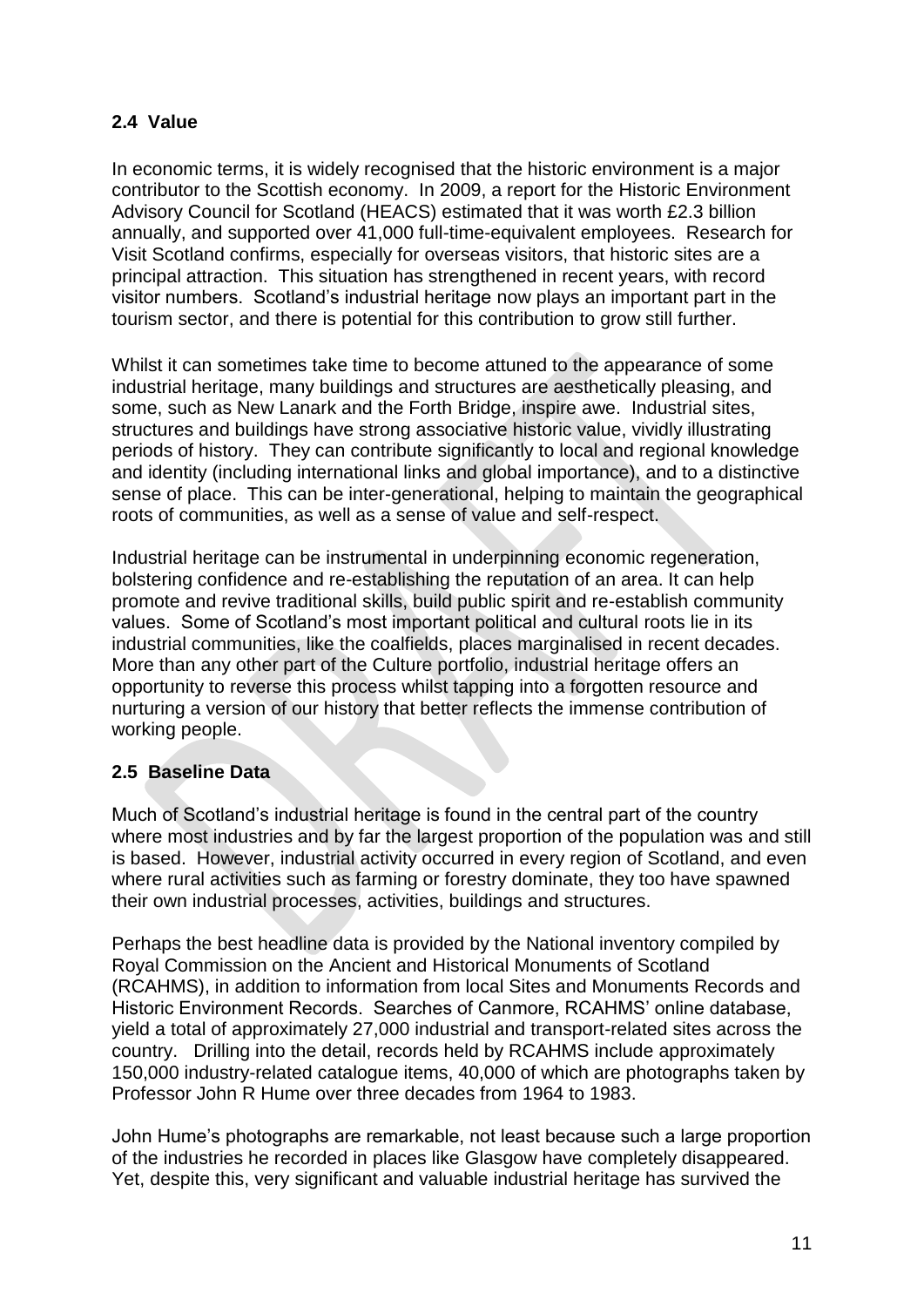ravages of the late  $20<sup>th</sup>$  century, some having benefited from statutory protection. The latest available statistics suggest that of the 8,191 Scheduled Monuments in Scotland, 532 (6%) are industry or transport related. Moreover, 6,380 (13%) of Scotland's 47,674 Listed Buildings are classed as industrial or transport. Significant protection is also provided by Conservation Areas, especially urban landscapes such as those associated industrial housing and commercial buildings.

Listed Building protection is an important factor in enabling industrial heritage to buy time until it is adaptively re-used, as is demonstrated by information provided by the Buildings at Risk Register (BARR), which suggests that 272 (11%) out of the 2,470 'buildings at risk' in Scotland are industrial or transport related. The Buildings at Risk narrative suggests that industrial buildings and sites pose a greater challenge to achieve positive solutions, but in the Scottish Civic Trust's study, *New Uses for old Buildings*, half the exemplars used are industrial, showing that solutions are possible, and have wide and deep regeneration impact.

The implication is therefore that industrial heritage sites are most likely to represent opportunities for change, development, and interpretation. More are also likely to be under threat, beyond their numerical representation in terms of designated assets at national and local levels of importance, and of those in care. This means that many industrial heritage projects require a high degree of co-operation with external stakeholders. Conservation work is therefore more likely to engage with and support partnerships within the most disadvantaged communities.

Re-use of the embodied energy contained in existing buildings, and in particular heavily-constructed industrial structures, also helps to mitigate against climate change. In 2011, Scotland's Historic Environment Policy noted that 'A huge investment of money, energy and materials went into these buildings - it would be poor stewardship of this inheritance to neglect it'.

Industrial Heritage has, in addition, begun to make a substantial contribution to tourism, not least because the Scottish diaspora includes families whose ancestors were instrumental in the emergence of Scotland as a global industrial force in the world. As a consequence, there were 1,200,000 visits to industrial heritage attractions in 2007 (distilleries/ breweries, craft work places and steam railways, the first two categories also resulting in the highest visitor spend of £22 million). Distillery visits are now higher than ever, with 1.5 million alone to the 54 distilleries that are open to the public recorded by the Scotch Whisky Association in 2014 (the Scotsman May 2015). More recent economic data has been provided by Industrial Museums Scotland, whose Strategic Plan and economic impact toolkit suggest that its eleven member sites achieved a positive economic impact of £14.9 million in 2012-13.

Some industrial heritage assets are, in contrast, less visible. The Business Archives Council of Scotland estimates that there are 6,122 known archive collections held within public and private archives in Scotland, providing a resource for history and for the promotion of modern industry and product design. However, this number only reflects the 'known' collections and does not include the hundreds of collections held by many museums, local libraries and/or individual collectors.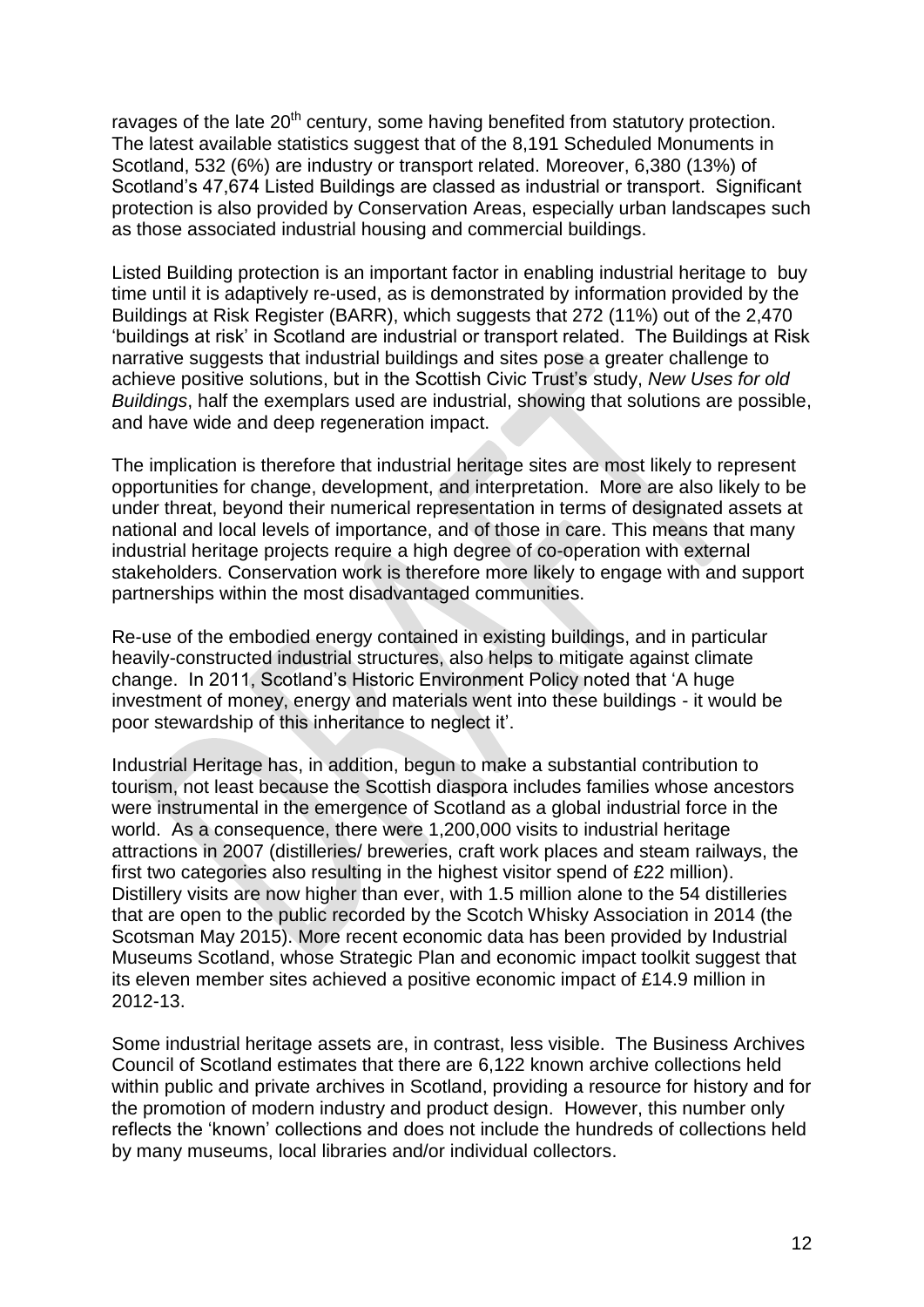It is therefore clear that whilst there is already an established industrial heritage resource in Scotland, there is much more that has yet to be recognised and utilised. A major purpose of this Strategy is to outline ways in which this hitherto hidden resource can be identified and used by communities and businesses across Scotland.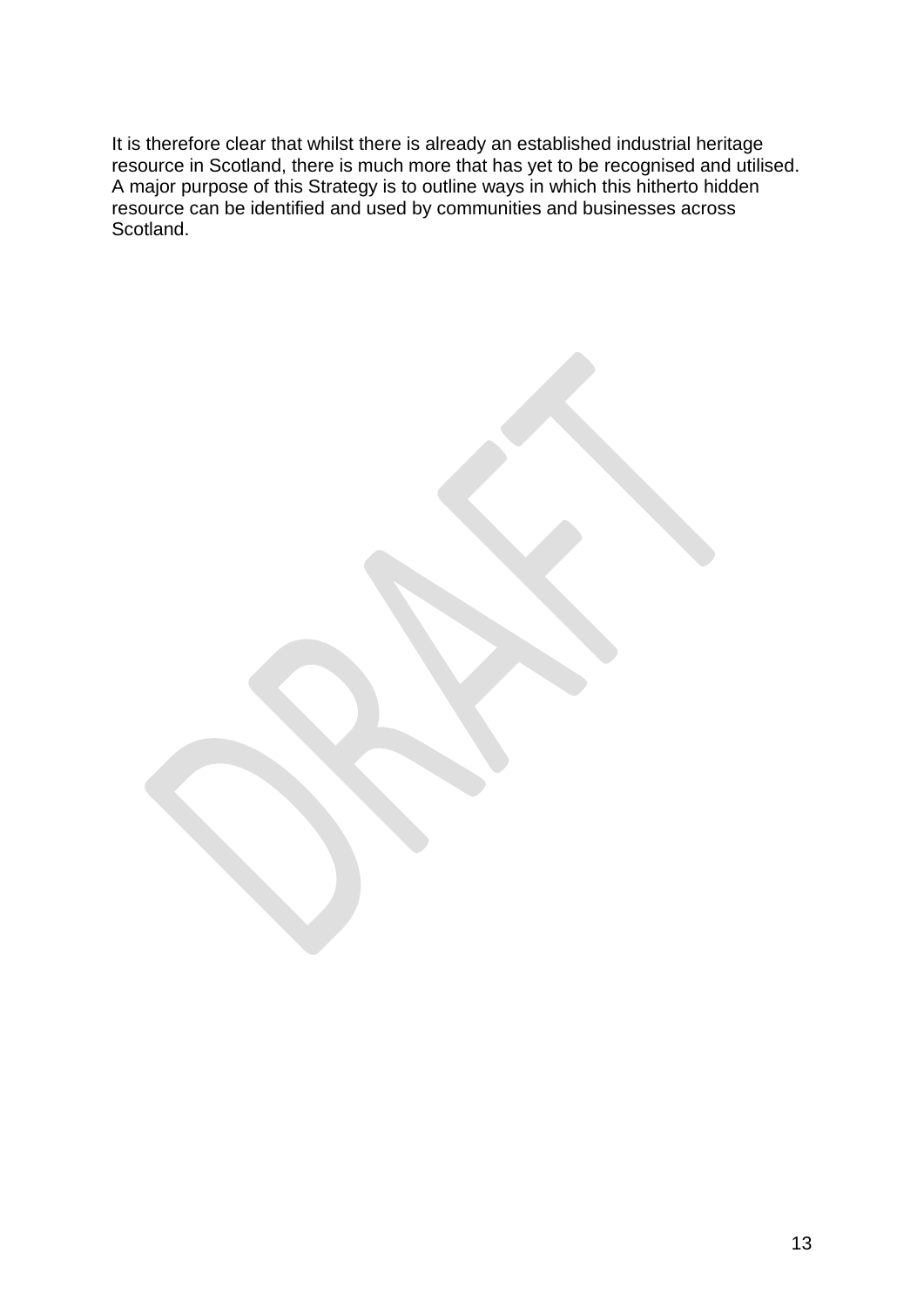# **3. Related Strategies**

### **3.1 The Historic Environment Strategy for Scotland (2014)**

In preparing this strategy we are fortunate to be able to nestle into the slipstream of Scotland's first Historic Environment Strategy, *Our Place in Time*, which was launched in 2014 and sets out a ten-year vision for the historic environment. At the outset, therefore, the intention is to complement the Historic Environment strategy and to identify ways in which industrial heritage can contribute to its broad aims.

*Our Place in Time* sets out a vision in which 'Scotland's historic environment is understood and valued, cared for and protected, enjoyed and enhanced. It is at the heart of a flourishing and sustainable Scotland and will be passed on with pride to benefit future generations'. Its underlying ambition is to ensure that we do more to preserve and maintain the historic environment and to secure the many associated benefits that it can generate. It acknowledges that there are challenges, but sees the principal outcome as being that '…the cultural, social, environmental and economic value of Scotland's heritage makes a strong contribution to the wellbeing of the nation and its people.'

A fundamental principal underpinning *Our Place in Time* is that to succeed, there must be a cross-cutting approach to our heritage. Such is the breadth, variety and complexity of industrial heritage, progress would be impossible without such an approach. Equally, the core priorities – enriching understanding, strengthening protection and enhancing the appreciation of our historic environment all apply resoundingly to industrial heritage. There is a long tradition of communication and collaboration within Scotland, stemming from the formation of the Scottish Industrial Archaeology Panel in 1982, and more recently, of 'STICK', the Scottish Transport and Industrial Collections Knowledge specialist network - the first subject-specialist network in the UK to draw members from outwith the professional heritage sector.

In addition to the Historic Environment Strategy, there are a number of other strategies which mesh well and have the potential to drive industrial heritage forward. These are mentioned briefly below, and are listed in the Bibliography at the end of this document.

### **3.2 International Context**

The challenges facing Scotland are not unique, and Industrial Heritage has over the last twenty years taken on an international focus, through the work of The International Committee on the Conservation of the Industrial Heritage (TICCIH), whose *Nizhny Tagil Charter For The Industrial Heritage* agreed in 2003 forms the basis of the definition used in Section 1.2 above.

The work of TICCIH has extended beyond its core Western European, North American and Australasian member countries into far-east Asia and South America, leaving Africa as the single largest gap in representation. However, the greatest impetus for its work came from the collapse of the Soviet bloc in 1989, and the ensuing rapid de-industrialisation which outpaced even the transformation that occurred in Scotland several decades earlier.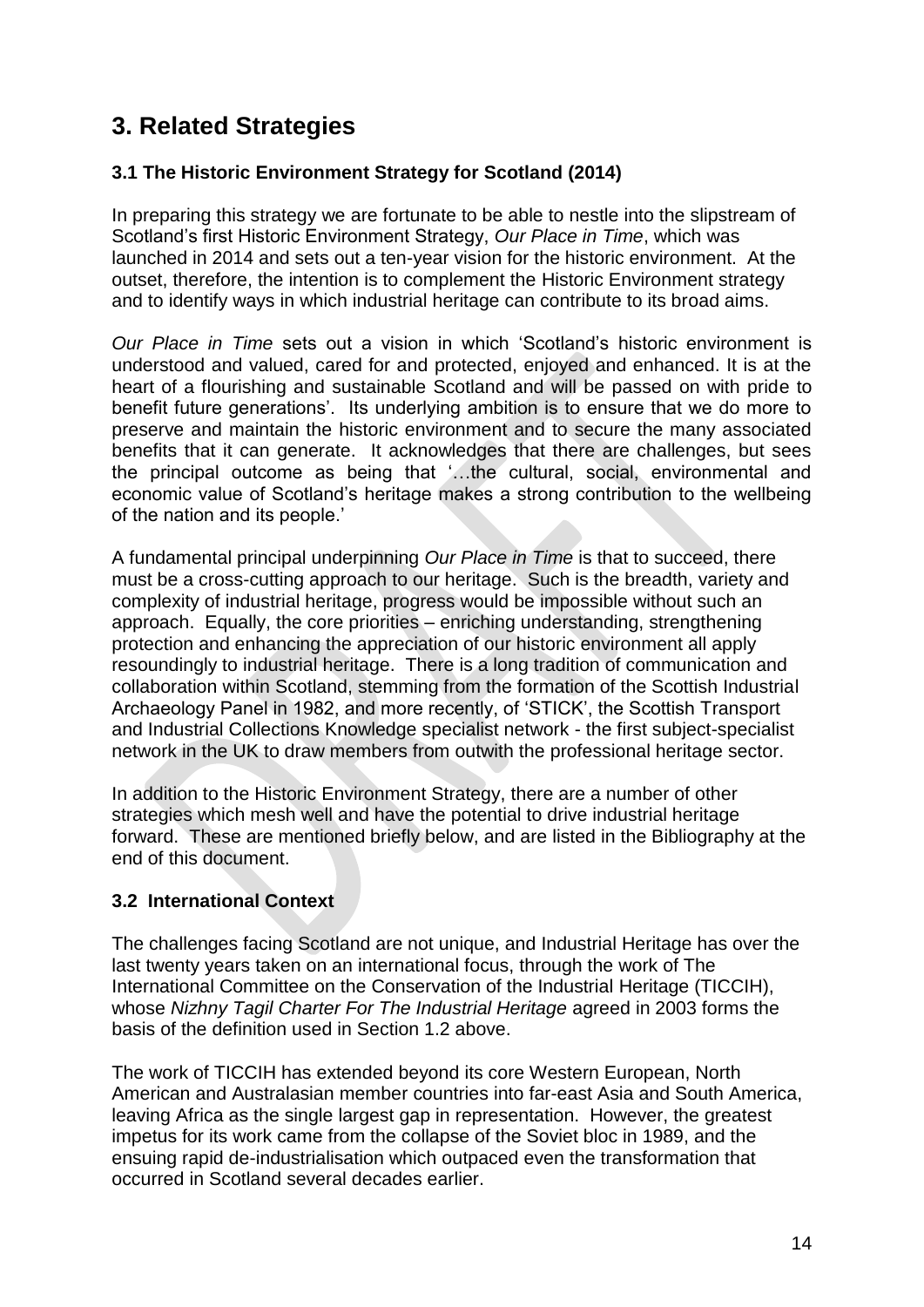The urgency of the crisis facing Eastern Europe in particular encouraged TICCIH to work more closely with the International Council on Monuments and Sites (ICOMOS), and in 2000, the London Agreement was signed which recognised TICCIH as official advisers to ICOMOS on industrial World Heritage issues. In 2011 this relationship was strengthened by the signing of *The Dublin Principles*, *the Joint ICOMOS – TICCIH Principles for the Conservation of Industrial Heritage: Sites, Structures, Areas and Landscapes*.

The collaboration between TICCIH and ICOMOS has been an important driver for industrial heritage, helping to ensure that UNESCO's World Heritage List is augmented by the inscription of a series of industrial sites and landscapes, with more in the nomination process. Significant sources of expertise have come from traditional centres of excellence such as England where English Heritage has led the way. Elsewhere in Europe, Germany, Sweden, Norway, France, Italy and Spain are all major players, with the Czech Republic and Poland fast emerging. Further afield, Mexico has led the way in South America, and in Asia, Japan is showing great ambition.

There is strong Scottish representation on TICCIH, and with long-standing links with colleagues in England, Wales and Ireland, it will be important to engage with and contribute to international strategies for Industrial Heritage as they continue to evolve.

Sites can be of such a scale that it is unrealistic to expect one country to conserve an example of each type of site. For example, no Scottish integrated steel works survives, and there probably will be none in future anywhere in the UK. For the key examples that can be conserved we look to Germany, USA, Russia and the Czech Republic. On the other hand Scotland does have a large coal mine with well-planned pithead buildings of c1905, unmatched in England. There the comparators are German, Belgian, Czech, Polish and French, with few elsewhere. A strategy has to look beyond borders to identify gaps and to avoid duplication.

## **3.3 National Context**

Industrial heritage cuts across many parts of the culture sector in Scotland, and extends into other portfolios, with notable links to the UK including the Department of Culture, Media and Sport (DCMS) for World Heritage issues (currently a reserved matter), Historic England, and the Heritage Lottery Fund (HLF). In the case of HLF, for example, Industrial Heritage has always been a major strand in its work, featuring prominently in its *Strategic framework 2013–2018: A lasting difference for heritage and people*. Since its creation in 1994, HLF calculates that it has invested over £400 million in industrial, maritime and transport heritage.

One of the most important pieces of work on the future of industrial heritage was completed in 2011 for English Heritage by Sir Neil Cossons. Although not extended north of the Border, *Sustaining England's Industrial Heritage: A Future for Preserved Industrial Sites in England* identifies many of the issues facing preserved sites and structures, as well as the need to protect the intangible heritage without which further interpretation and operation of working industrial artefacts will be impossible.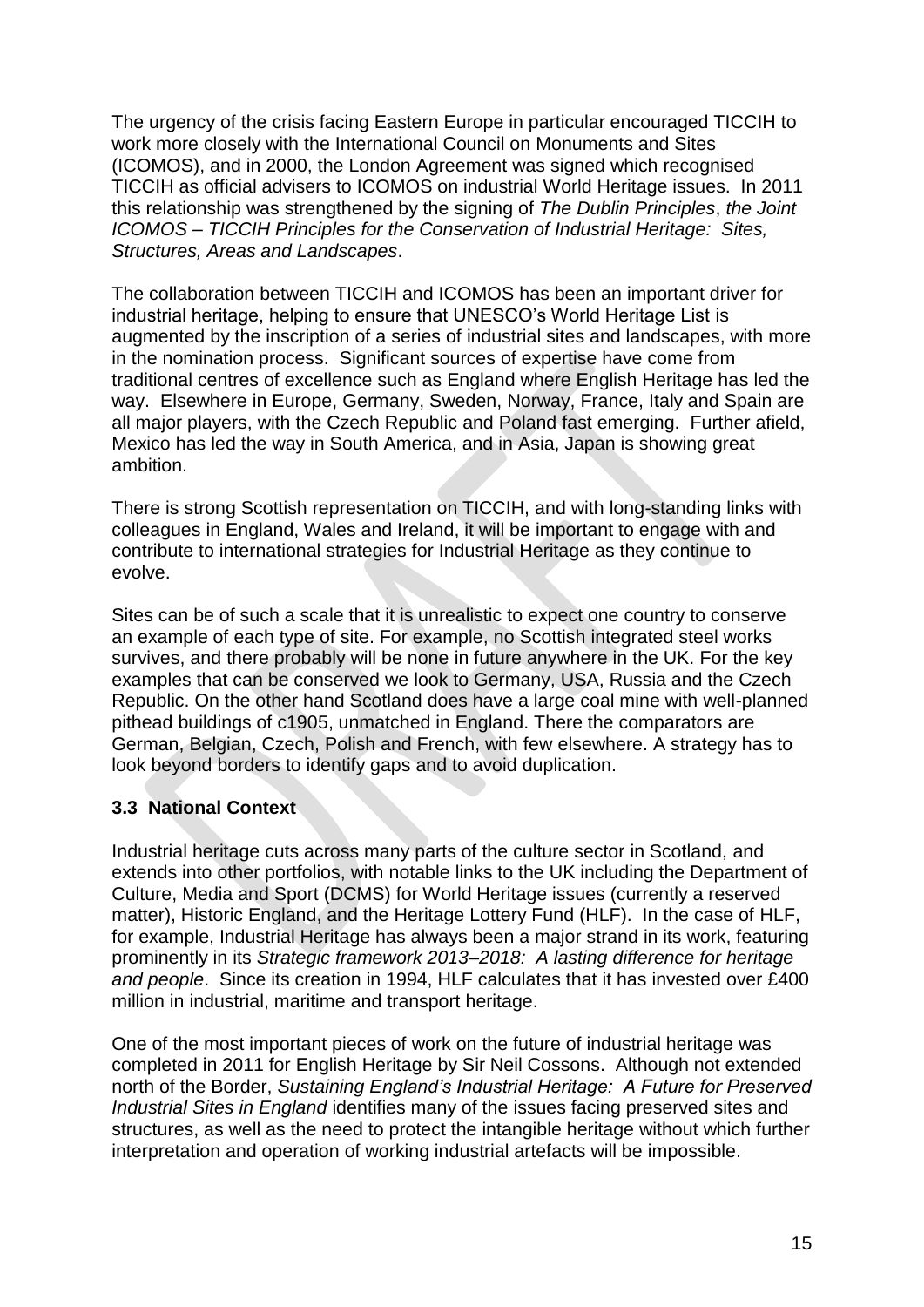Within Scotland itself, Industrial Heritage touches on several national strategies, the most relevant of which are mentioned below. One of the most important is the *National Strategy for Business Archives in Scotland* (2013), Revised 2015 which recognises the fundamental significance of the information on Scottish historic industries held in archives ranging from the National Records of Scotland and the Scottish Business Archive at the University of Glasgow to collections held by local authorities, universities , private companies and individuals. This strategy has raised awareness among businesses of the value of their records and archives, raised the profile of business records with the public, and raised standards in the care of business archives through best practice exemplars, professional training and an improved funding and support infrastructure.

In 2012, Museums and Galleries Scotland (MGS) launched *The National Strategy for Scotland's Museums and Galleries*. Prior to that, there have been studies and reports devoted to tackling the particular challenges and opportunities offered by industrial heritage. The Museums and Galleries Commission's *Working Party on Non-National Museums and Galleries in Scotland* in 1986, later published by the Scottish Office in 1988 as *The Miles report on Museums in Scotland: individual recommendations & Government* responses is key among these in recognising the strong role of a locally-dispersed independent sector that reflects the location of nationally important industries.

The need for a particular approach to industrial museums, articulated for many years, was considered by 'The Museums Think Tank' which reported in 2010 and prioritised a sustainable future for Scotland's Industrial Museums collections, recommending the formation of a federation of industrial museums. This has taken the form of Industrial Museums Scotland, which is an association formed from Scotland's ten leading industrial museums.

A unique quality of industrial heritage is that it has natural and productive links into live industries and businesses, and a particularly important aspect of this relates to traditional skills. For this reason, in taking forward the *Traditional Skills Strategy for in Scotland*, which was launched by Historic Scotland in 2011, it will be important to consider the specific needs and potential of industrial heritage. Equally, an enhanced educational role in the Curriculum for Excellence for industrial and technological history should be considered.

Industrial heritage contributes to sustainable development, not least through regeneration and adaptive re-use. Following on from *A Climate Change Action Plan for Historic Scotland 2012-2017* it is important that industrial heritage can play its role in mitigating and adapting to climate change.

The publication in 2013 by Scottish Canals of its *Heritage Strategy 2013 – 2038* is a reminder of the quality and scale of Scotland's historic infrastructure, which extends to embrace railways, roads, water supply and sewerage systems, electricity, gas, hydraulic power, and telecommunications. Much of this infrastructure combines with other built heritage to form distinct Scottish landscapes, assets to the tourism and leisure industries.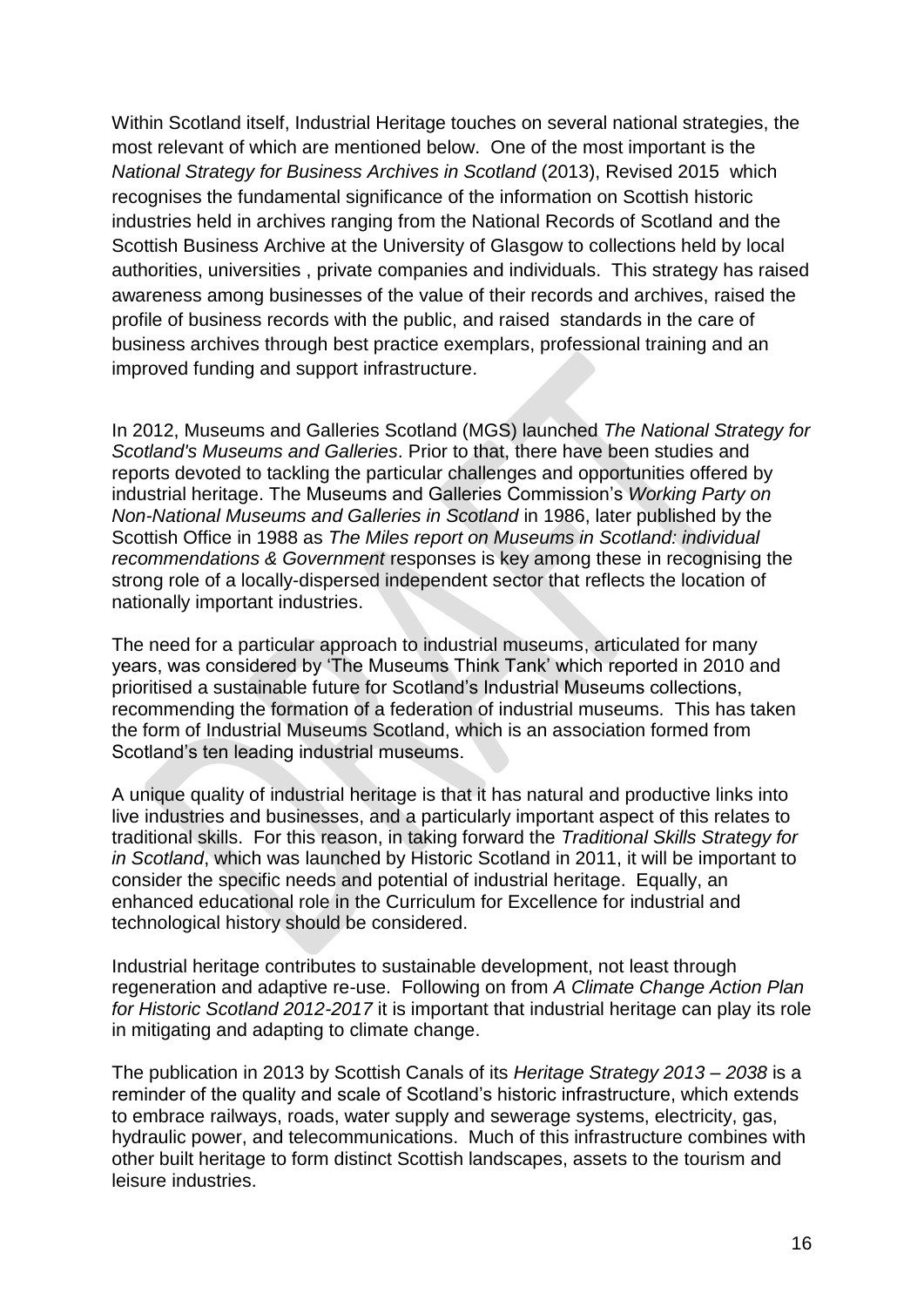As early as 1996 the then Scottish Tourist Board published, *Industrial Heritage and Tourism in Scotland: A Review.* This identified local and national gaps in provision. Most recently, Visit Scotland has embarked upon a Tourism Plan aimed at maximising the visitor potential of all three Forth Bridges, the aim being to market them collectively as spanning three consecutive centuries.

### **3.4 National Strategy for Archaeology in Scotland**

In 2015, the Scottish Strategic Archaeology Committee held a public consultation, *Scotland's Archaeology Strategy: what role should archaeology play in Scotland's future?* This follows extensive work carried out by the 'Modern Panel' of Scottish Archaeological Research Framework (ScARF), which included industrial archaeology in its remit, specifically as a case study into research priorities.

Archaeology has contributed a great deal to industrial heritage over many decades, through research, recording, and in practical terms, through active support via the Association for Industrial Archaeology. However, one of the biggest contributions has been through English Heritage's Industrial Archaeology Advisory Panel and the thematic studies produced by its Monuments Protection Programme (MPP). There have also been some outstanding excavation projects, amongst which the M74 Extension programme is one of the most impressive instances of an urban archaeology project.

This strategy therefore undertakes to ensure that the many strands of activity and expertise within archaeology utilise and , where appropriate, effectively engage in promoting industrial heritage in Scotland

### **Case Study**

**Business Archive case studies generated though the National Business Archives Strategy for Scotland can be found here [http://www.scottisharchives.org.uk/projects/business\\_archives/case\\_studies/s](http://www.scottisharchives.org.uk/projects/business_archives/case_studies/scottish_case_studies) [cottish\\_case\\_studies](http://www.scottisharchives.org.uk/projects/business_archives/case_studies/scottish_case_studies)**

- [Upper Clyde Shipbuilders Collection](http://www.scottisharchives.org.uk/business/business_case_studies/nsbas-case-study-handout-ucs.pdf) *archivists and liquidators working in partnership to save key business records for the nation*
- [Stoddard-Templeton Collection](http://www.scottisharchives.org.uk/business/business_case_studies/nsbas-case-study-handout-stoddard.pdf) *inspiring designers through business records*
- [The Bartholomew Archive](http://www.scottisharchives.org.uk/business/business_case_studies/nsbas-case-study-handout-bartholomews.pdf) *art and the business archive*
- [Standard Life](http://www.scottisharchives.org.uk/business/business_case_studies/nsbas-case-study-handout-standard-life.pdf) c*reating an inspirational and invaluable business resource*
- [Tasglann nan Eilean Siar \(Hebridean Archives\)](http://www.scottisharchives.org.uk/business/business_case_studies/nsbas-case-study-handout-tasglann-english.pdf) *supporting local business in your community*
- [Tasglann nan Eilean Siar](http://www.scottisharchives.org.uk/business/business_case_studies/nsbas-case-study-handout-tasglann-gaelic.pdf) *A' toirt taic dha gnothaichean ionadail sna h-Eileanan Siar*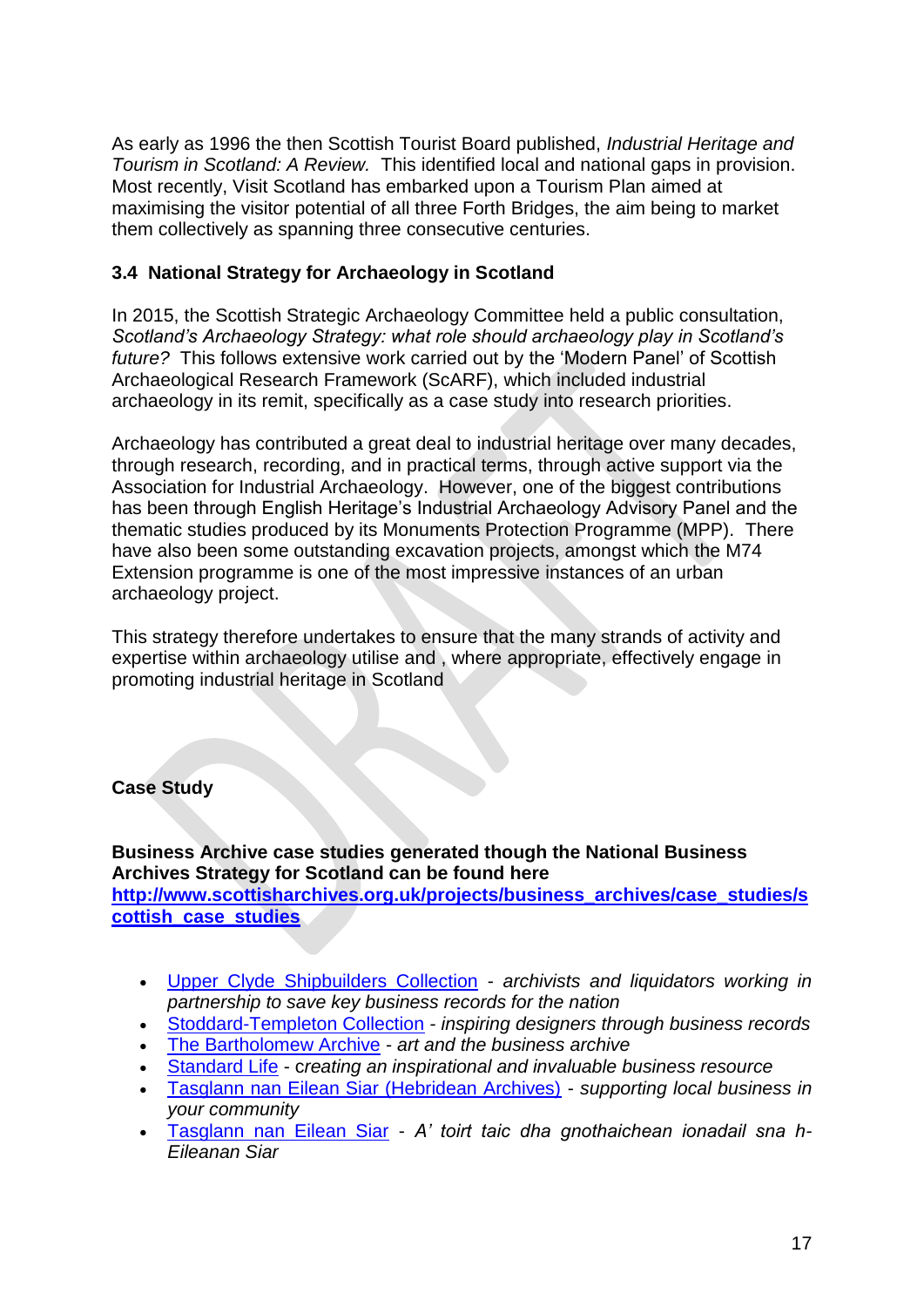- [The Royal Bank of Scotland's 'Archive Taster Weeks' -](http://www.scottisharchives.org.uk/business/business_case_studies/nsbas_case_study_handout_rbs_taster_week.pdf) *providing work experience in a business archive*
- [Dundee Whaling Project](http://www.scottisharchives.org.uk/business/business_case_studies/nsbas_case_study_handout_dundee_whaling.pdf) *partnership working across the heritage sector*
- [The Royal Bank of Scotland and National Library of Scotland UNESCO's UK](http://www.scottisharchives.org.uk/business/business_case_studies/nsbas-case-study-handout-unesco.pdf)  [Memory of the World Register](http://www.scottisharchives.org.uk/business/business_case_studies/nsbas-case-study-handout-unesco.pdf) - b*usiness archives of national importance*
- [John Murray Archive](http://www.scottisharchives.org.uk/business/business_case_studies/nsbas-case-study-handout-jma.pdf) *celebrating the history of the book*
- [The Ballast Trust](http://www.scottisharchives.org.uk/business/business_case_studies/nsbas-case-study-handout-ballast.pdf) *understanding technical records*
- Capturing the [Energy Project](http://www.scottisharchives.org.uk/business/business_case_studies/nsbas-case-study-handout-cte.pdf) *future-proofing industry*
- [Diageo PLC](http://www.scottisharchives.org.uk/business/business_case_studies/nsbas-case-study-handout-diageo.pdf) *brand passion and integrity*
- [Lloyds Banking Group](http://www.scottisharchives.org.uk/business/business_case_studies/nsbas-case-study-handout-lloyds.pdf) *identity and engagement*
- [The Scottish Business Archive](http://www.scottisharchives.org.uk/business/business_case_studies/nsbas-case-study-handout-sba.pdf) *supporting business to secure its heritage*
- [Sir Basil Spence Archive at RCAHMS](http://www.scottisharchives.org.uk/business/business_case_studies/nsbas-case-study-handout-rcahms.pdf) *creative use, interpretation and community engagement*
- [Tennent's](http://www.scottisharchives.org.uk/business/business_case_studies/nsbas-case-study-handout-tennents.pdf) *celebrating and marketing your heritage*
- [GL Watson & Co Ltd.](http://www.scottisharchives.org.uk/business/business_case_studies/nsbas-case-study-handout-gl-watson.pdf) *investing in your brand and archives*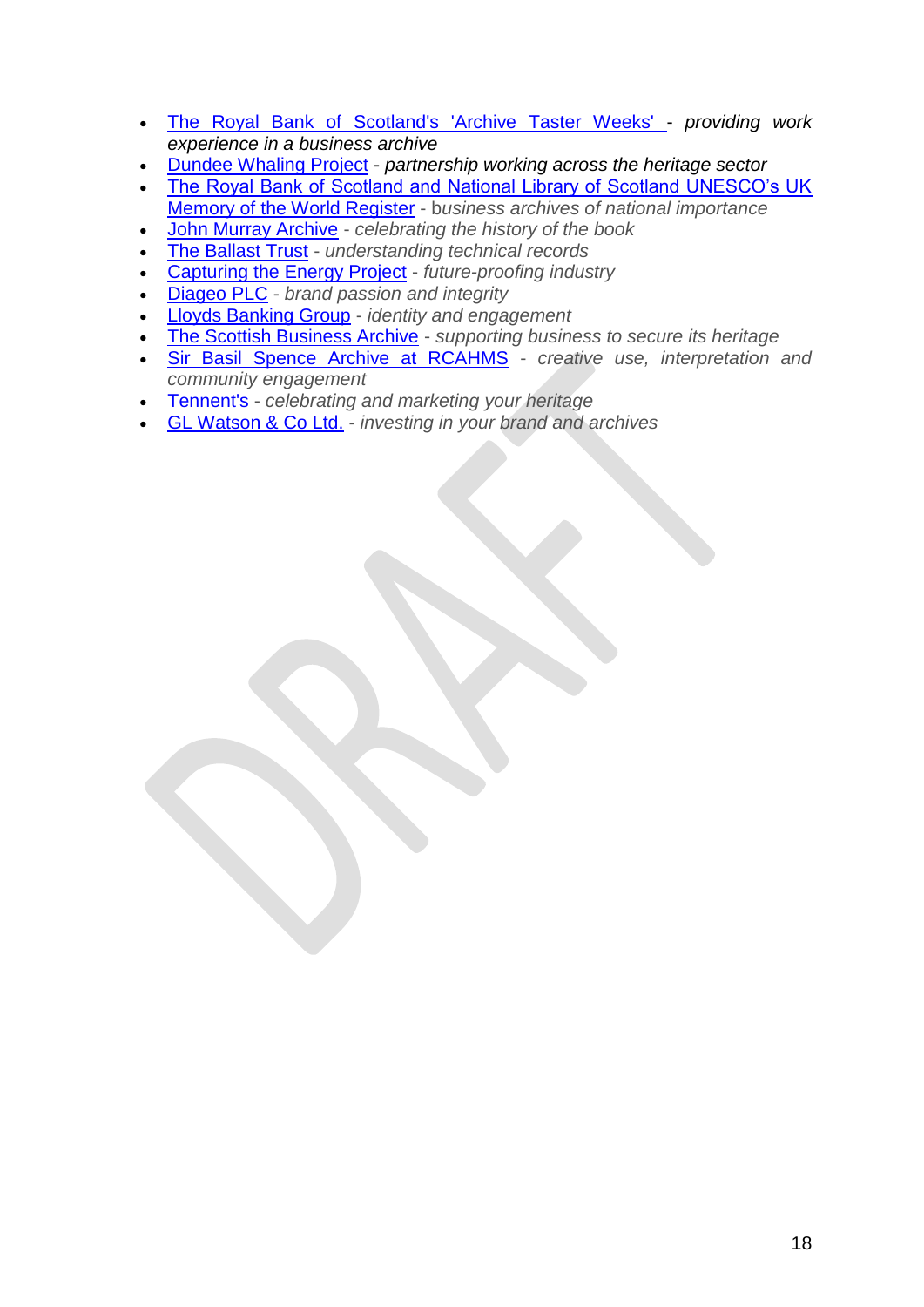# **4. The need**

## **4.1 Context**

The familiarity and apparent normality of recent industrial historic environments has lead to dismissal, invisibility and even contempt. The default position has often therefore been one of destruction, new build and collective amnesia.

Understandably, recently-closed industrial premises are what local communities have wanted to forget, the assumption being that they can move on into a bright new future with a clean break, severing links with difficult memories of decay and decline. However, far from being a problem, industrial roots can be an asset that can define and enrich the future of many communities, and the Scottish economy as a whole.

To make the most of this asset, there is now an urgent need for action. The second decade of the 21<sup>st</sup> century has reached a critical point where first-hand knowledge, understanding and skills are dissipating, and in some cases, disappearing entirely. Equally, some of the physical evidence of our industrial past is under increased threat.

Immediate priorities are therefore:

- 1. to measure public awareness and appreciation of the diverse history of Scotland's working past.
- 2. clearer understanding of the values and condition of industrial heritage in order to prioritise actions and measure benefits.
- 3. Identify and tackle the major risks to Scotland's industrial heritage.
- 4. That the benefits that industrial heritage can deliver are clearly identified in what is inevitably going to be a challenging political and funding environment.

These tasks are made easier by the strategic work already done in key areas, in museums and business archives, and in the historic environment sector more generally.

## **4.2 Emerging Themes**

In short, therefore, there is a need for action. More detail is provided below in Sections 5, 6 and 7 on how this might be achieved, but first, it is important to set the scene. Industrial heritage poses very particular challenges, identified by the working group in a SWOT analysis. A summary of these is included below under thematic headings, all of which translate into actions:

### **Scale**

- The enormous scale of some industrial sites, buildings, structures and landscapes – associated conservation, management, presentation, interpretation and security
- The large scale of some industrial collections conservation, accessibility, retention, disposal and interpretation issues
- Higher proportion of industrial buildings and sites are at risk
- Coverage and standard of record still not adequate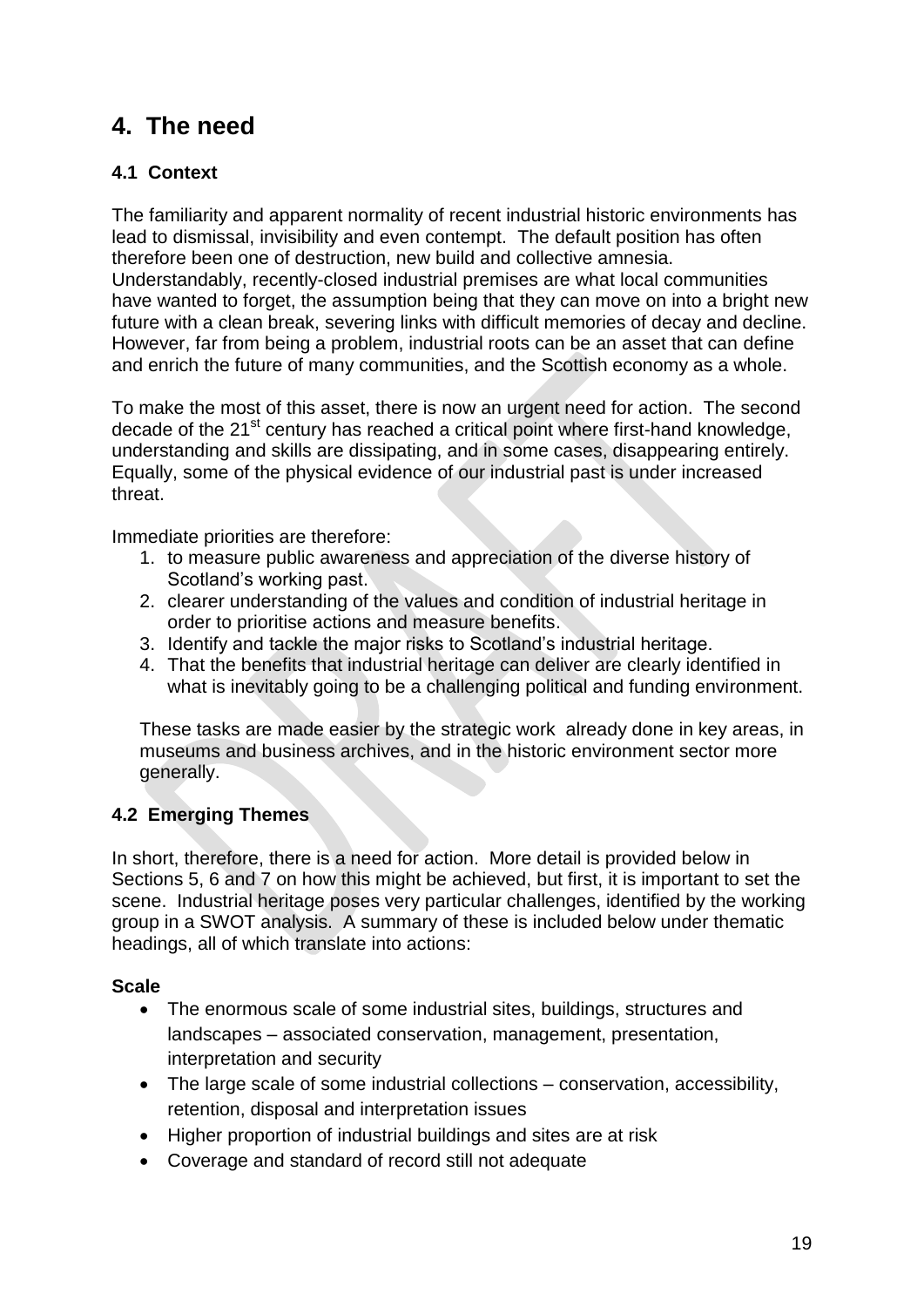- No comprehensive record of what's out there
- No measure or monitoring activity recording what is happening to what's out there
- No systematic recording of what grant assistance has been awarded to industrial heritage

### **Environmental**

- Historic contamination (e.g. heavy metals, asbestos in both sites and collections)
- Heritage crime (e.g. metal theft, vandalism)
- Physical hazards (e.g. falling masonry, sharp objects, tripping hazards, precipitous slopes, unstable ground, holes etc.)
- Incomplete understanding of the benefits and economics of industrial heritage and associated skills, and the life costs of traditional industrial buildings in economic and carbon terms

## **Inclusion and Protection**

- Under-represented in 'National Collection' of the built heritage
- Under-represented in Scotland's national collections (Museums, Galleries, Libraries and Archives)
- Disproportionately low proportion of designated sites (statutory protection through Listed Buildings and Scheduled Monuments legislation) are industrial
- Under-representation in other collections and datasets (e.g. Dictionary of Scottish Architects)

### **Image**

- Perceived unattractive image (both urban and rural)
- Comparatively little media interest
- Few high-profile advocates/champions
- Relatively low political priority
- Marginalised communities, wasted skills, drain on public resources
- Loss of self-respect history ignored. High culture dominates and excludes
- Gender/age issues (volunteers and activists male dominated)

### **Access**

- Large blocks of un-catalogued gifted material in collections
- Huge amount of record and archive not accessible and not digitised
- Hazards within collections
- Availability of industrial heritage specialists is patchy across Scotland

### **Intangible**

- Loss of specialist skills, especially in museums with working objects
- Aging volunteer workforce
- Shrinking pool of expertise
- Disappearance of associated culture (e.g. political and musical traditions)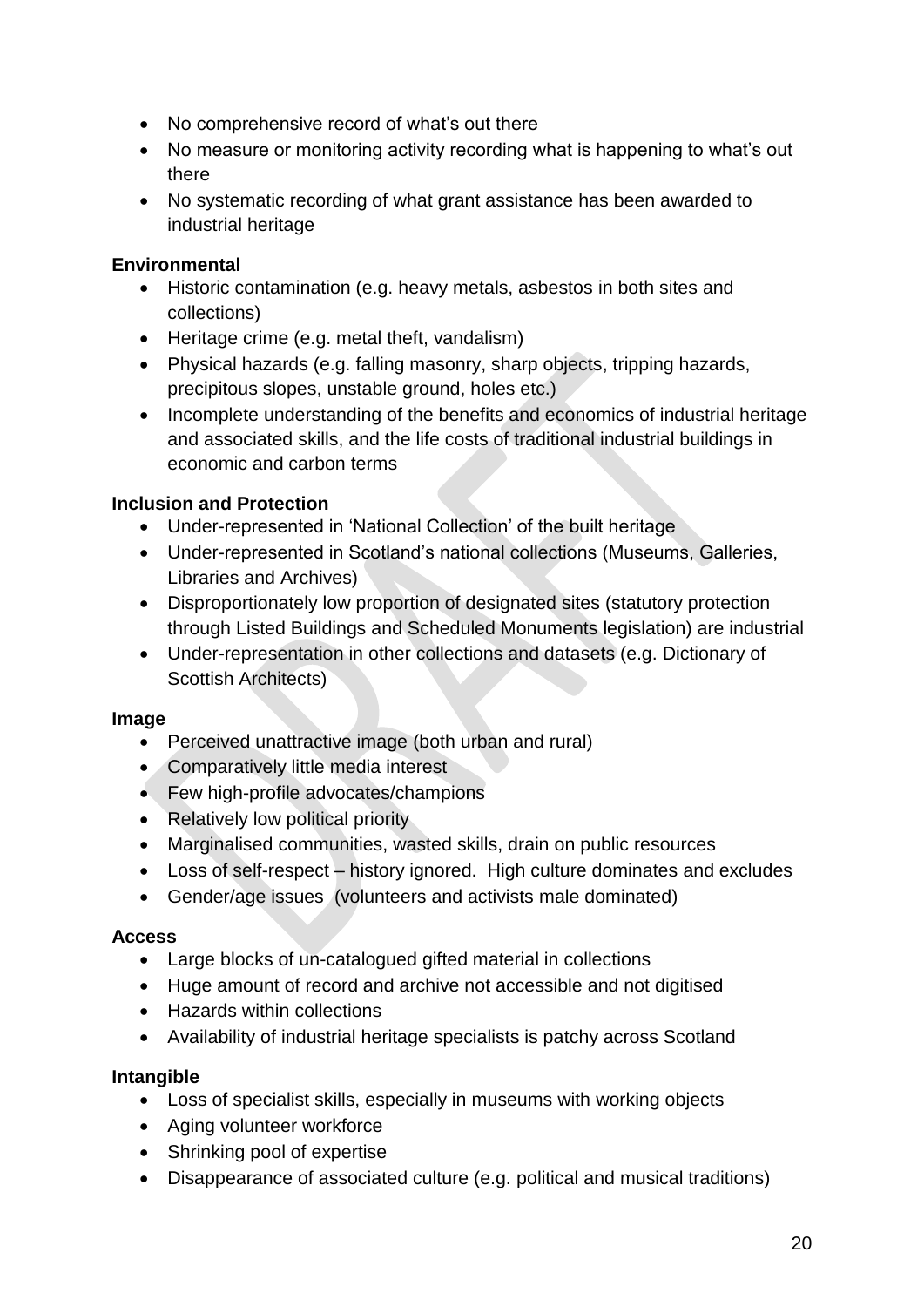### **Resources**

- Shrinking public funding combined with rising costs, and a historic lack of investment
- Loss of intangible cultural heritage associated with industries
- Short-termism caused by imprisoning annual funding cycle
- Political uncertainty, which adds to funding crises
- Insufficient links with live, working industries
- Aging buildings and poor quality maintenance means a declining economic asset and increasingly risks to public safety
- A perception that industrial heritage / building skills and conservation are a luxury or not efficient in terms of energy or sustainability
- Dependence on a few highly motivated individuals

### **Education and Skills**

- Lack of formal academic foundation in Scottish and UK Universities
- Lack of formal foundation in professional institutions (such as Engineering)
- Few if any academic courses or options within existing courses to pursue industrial heritage related work
- Industrial and technical history still has a low profile in education
- No coherent education resource from which teaching modules can be built
- Lack of integration into Traditional Skills programme
- Heritage professionals and some of those teaching across Scotland have gaps in the knowledge and skills they need to repair and maintain industrial sites, collections and buildings
- Lack of understanding of the relevance of industrial heritage, and its importance in history, or the benefits it can bring
- Difficulty in recruiting and maintaining a workforce in industrial heritage

Taking these issues in isolation paints a negative and depressing picture, but the reality is that many of them also represent an opportunity. The next section seeks to identify priorities from which a strategy and specific actions and recommendations can be derived.

# **Case Study**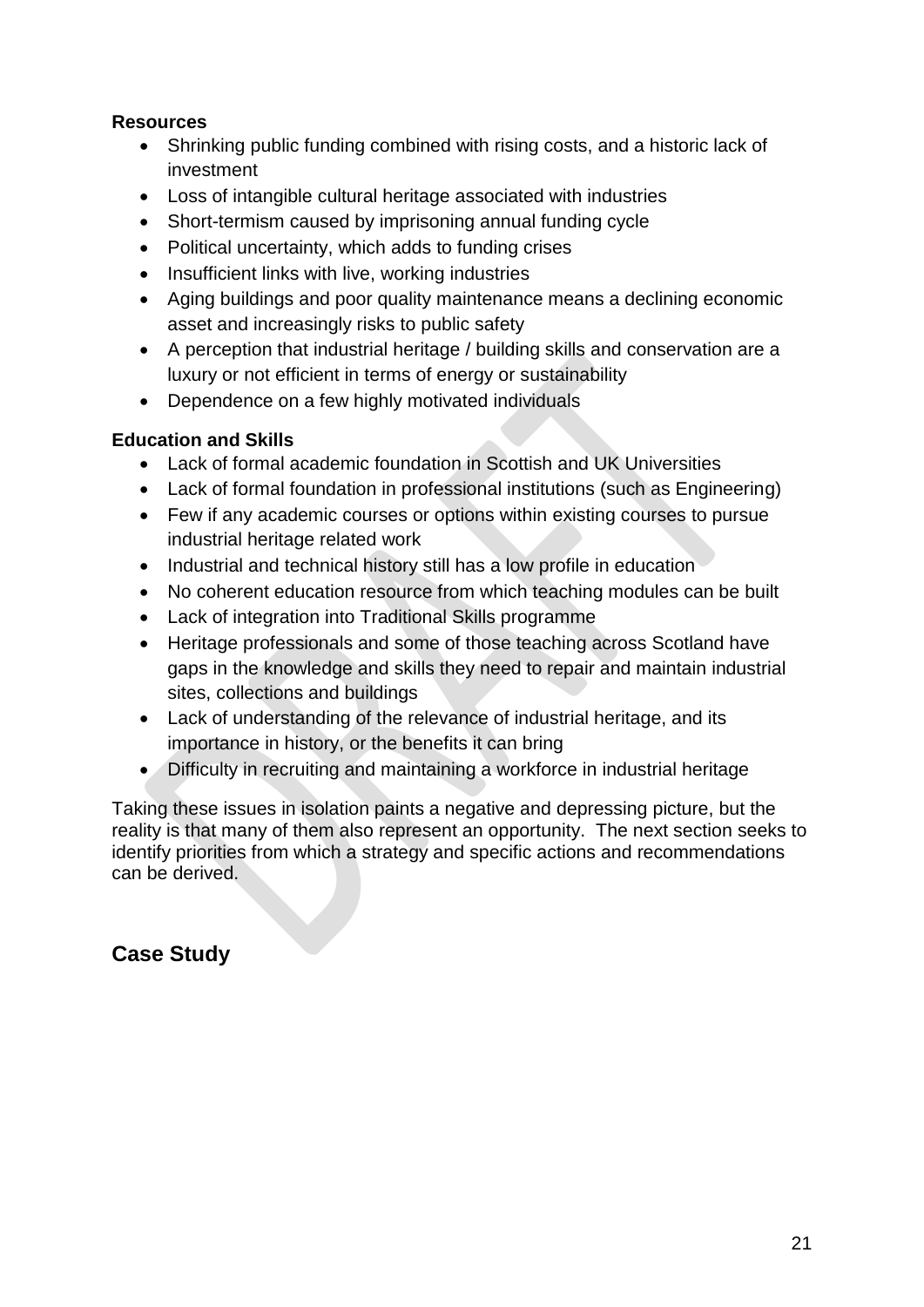# **5. The Priorities**

### **5.1 The Challenge**

The issues identified in Section 4 are a useful means of identifying the most important priorities facing Scotland's industrial heritage. A major challenge is to address the key issues, not be undermined by the often daunting scale of sites and collections, and turn what are often regarded as problems into significant opportunities.

The most pervasive themes that emerge include continuing threat to industrial heritage sites and collections from a variety of areas, such as lack of maintenance and decay, decontamination, political pressure to develop brown-field sites, 'rehabilitation' (e.g. afforestation) and heritage crime, prime examples being vandalism and metal theft. There is a definite sense that there remains an image problem, that the media continues to have a blind spot, and that there is a lack of political interest or support.

Even though there are national and regional records of the historic environment, the record of industrial heritage sites is far from complete. There is therefore no coherent sense of what is out there in terms of significant sites, and even the extent of what is already in care within collections is sometimes uncertain because of backlogs in cataloguing and the constant deposit of new material from the public. Perhaps the closes to a benchmark is *Scotland's Industrial Past,* compiled in 1990, from which it is clear that there has been a significant disappearance of 'known' collections in the last two decades.

There is therefore no detailed baseline record from which to measure what is happening to the industrial heritage, and no process of monitoring change and threat. Equally, there is no accurate sense of the scale of grant assistance that is being awarded to industrial heritage. Even where the industrial heritage content of collections is known, much of it is inaccessible to the public, and there are no plans in the foreseeable future to digitise and make even the best of this material available on line.

There is also a sense that industrial heritage is not adequately represented in the national or independent collections and does not as a consequence receive an appropriate share of heritage funding. This is amplified by the knowledge that a number of museums, such as the Royal Museum of Scotland, were originally founded as museums of science and industry, but have diversified away from their original core purpose.

Especially important is the intangible side of industrial heritage, as represented by specialist knowledge and skills. The steady loss of experienced staff and volunteers through natural processes (aging) and reduced resources is causing increasing alarm and creating very real practical problems for collections with working plant and machinery in particular.

The scale of the representation of industrial heritage in the care of Ministers (as 'Properties in Care') also seems to be remarkably small, especially given the central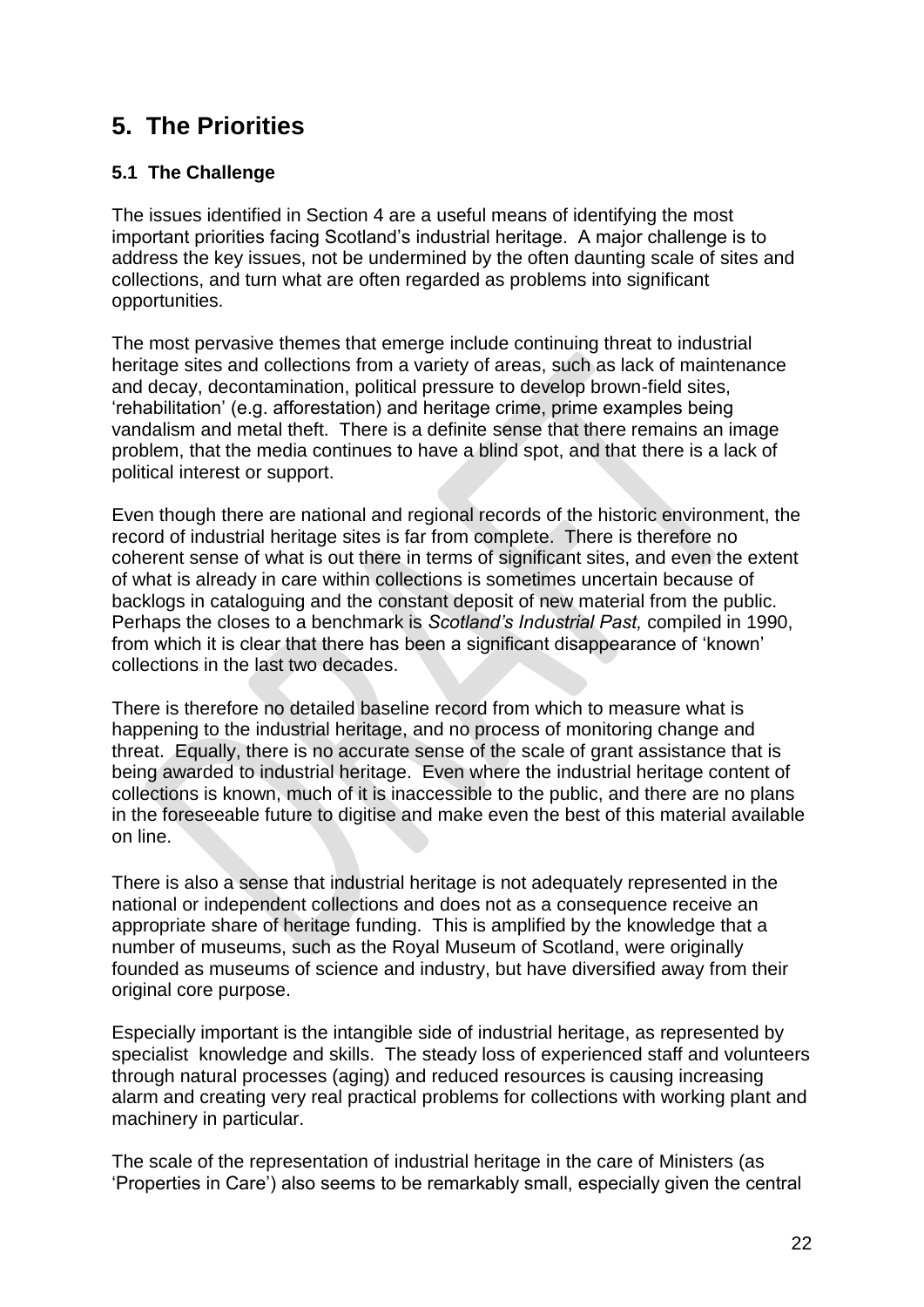part industry has played in the formation of Scottish identity. Equally, it could be argued that industrial sites are poorly represented on the Schedule of historic monuments and historic buildings List. The same might be said of the number of Conservation Areas containing industrial sites and landscapes.

Across the sector and beyond, there are also major concerns about shrinking public funding and rising costs, the rigidities of annual funding cycles, political uncertainty, and long-term financial sustainability. Ageing buildings and deepening maintenance crises add to the pressure, which is sometimes further complicated by resulting health and safety compliance issues.

Whilst there is a strong feeling that industrial heritage has great educational potential, it has suffered from a lack of formal academic foundation in Scotland, and insufficient roots in professional institutions such as those representing the different branches of engineering (such as civil, mechanical, electrical, gas etc.). Very little teaching at any level of education covers industrial heritage or history coherently, and it does not feature in curricula or courses as cohesive modules. Equally, there is no organised identifiable skills programme that focuses on the needs of industrial heritage.

#### **5.2 Focusing on the Opportunities**

Against this background, the Strategy working group identified strengths and opportunities facing industrial heritage, and it was agreed that these be used to help focus the priorities of the Strategy and answer the issues raised in 5.1. It was possible to group the themes that emerged under the five titles of , 'Relevance', 'Significance', 'Resource', 'Education' and 'Skills', as described below:

#### **Relevance to**

- Threat and sense of urgency the need to "act now or lose it"
- Curriculum for Excellence
- Employment
- Society
- International identity

#### **Significance**

- Integral to Scotland's identity
- Integral to the identity of a region, area or city
- Internationally significant sites and collections, including World Heritage
- Contemporary relevance

#### **Resource**

- Internationally significant sites and stories
- Passionate workforce and volunteers an asset to be nurtured
- Audience diversity
- Potential Media interest
- Increased volunteering potential
- Already a well-networked sector
- Potential for a truly nationwide network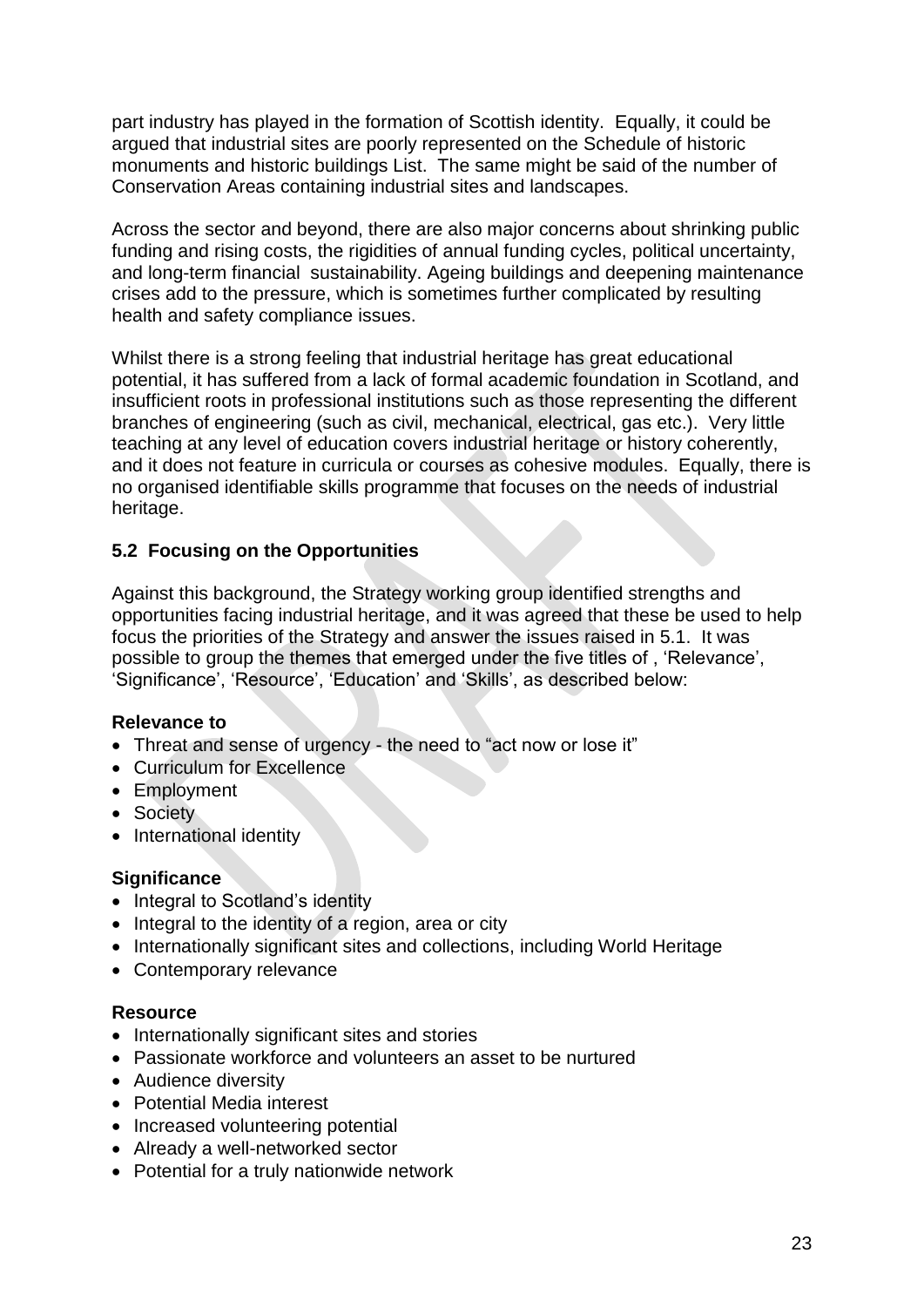- Prestigious international networks
- Award-winning institutions
- Potential for inclusion in corporate social responsibility indices of companies
- Growing industrial & ancestral tourism markets (Scottish industrial diaspora)
- Links with live industries using the past to work for the future
- Unrealised potential for adaptive re-use
- Enhanced sense of place
- Film potential (movie settings)

### **Education**

- Multi-disciplinary
- Intellectually accessible
- Contemporary relevance
- Direct links with large proportion of the population
- Ideally positioned for integration into school curricula

#### **Skills**

- Training for apprenticeships especially traditional mechanical trades, conservation, materials etc.
- Potential for links to professional organisations and higher education

### **5.3 Emerging Priorities**

Taking these factors into account, a number of priorities have become clear. They are:

- Improving the record of industrial heritage. This includes records of sites within national and regional historic environment records, and information in catalogues relating to collections.
- A review of the representation of industrial heritage in national, regional, university and independent collections, in properties in the care of Ministers, the National Trust for Scotland, and local authorities
- A review of the level of statutory protection provided by national historic environment designations, and indirectly through natural designations
- An overview of the extent and nature of grant assistance to the conservation, interpretation and promotion of industrial heritage.
- Exploration of the range of available funding for industrial heritage and of new potential sources, especially within the private sector and live industry itself
- Assessment of the possibility of more mutually beneficial relationships with natural environment organisations, especially in the context of industrial landscapes. These could include SNH and Forestry Commission Scotland, as well as the Central Scotland Green network.
- Commission studies to demonstrate the economic and social benefits of retaining and conserving industrial heritage and associated skills, and the life costs of traditional industrial buildings in economic and carbon terms
- Tackle the negative image of industrial heritage through the media, for example, through the promotion of iconic sites and the use of prominent 'champions'
- Address the issue of access to important industrial collections through cataloguing initiatives and focused digitisation projects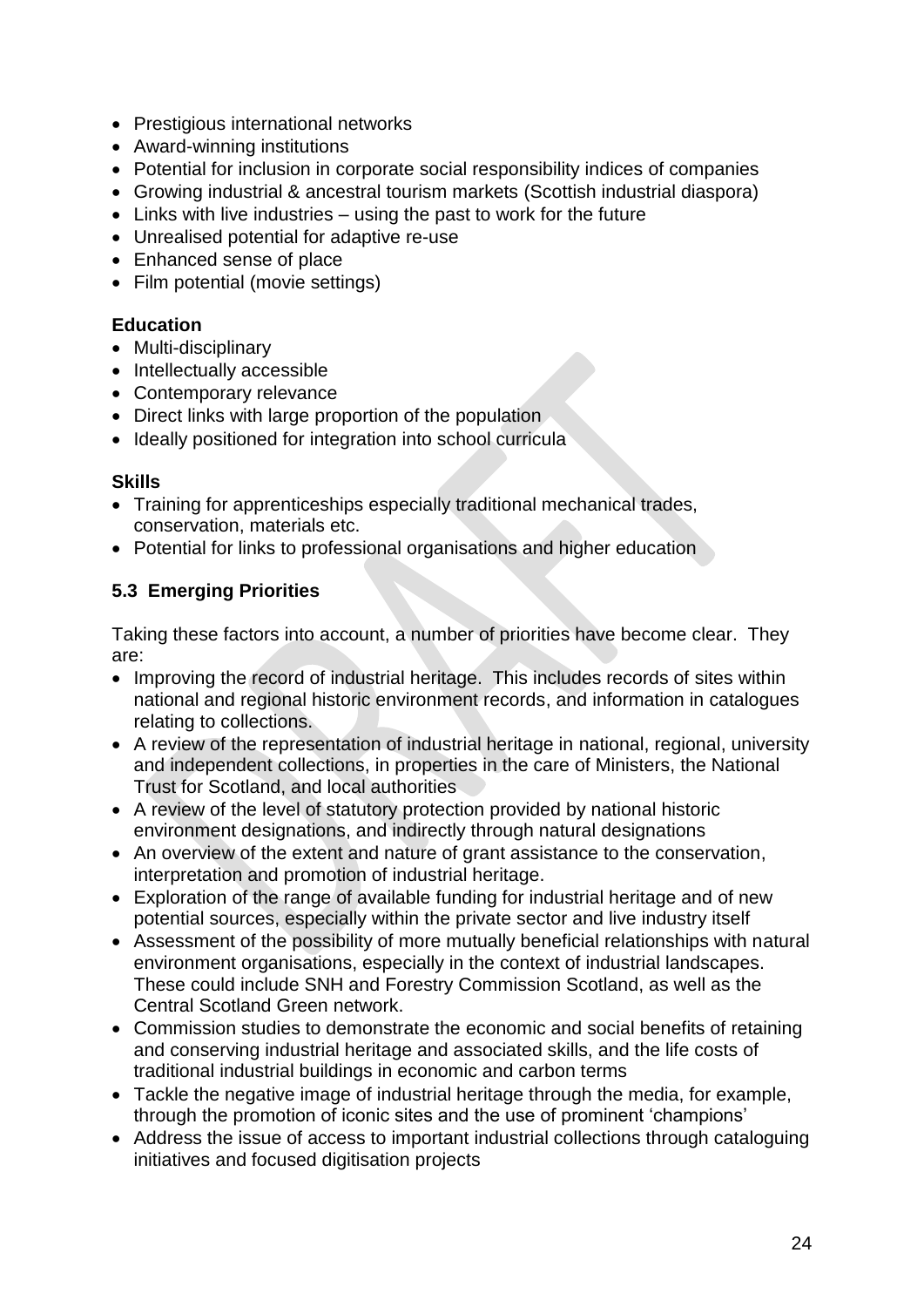- Embed industrial heritage and history into modules and courses across the formal education sector, including specialist heritage courses
- Approach universities to assess the possibility of establishing formal academic courses on and research into industrial heritage
- Establish a more coherent industrial heritage presence in the work of professional institutions
- Seek ways of staunching the loss of historic industrial skills
- Work towards the inclusion of industrial skills in traditional skills initiatives
- Achieve an equal funding footing with comparable institutions in the Arts

**Case Study**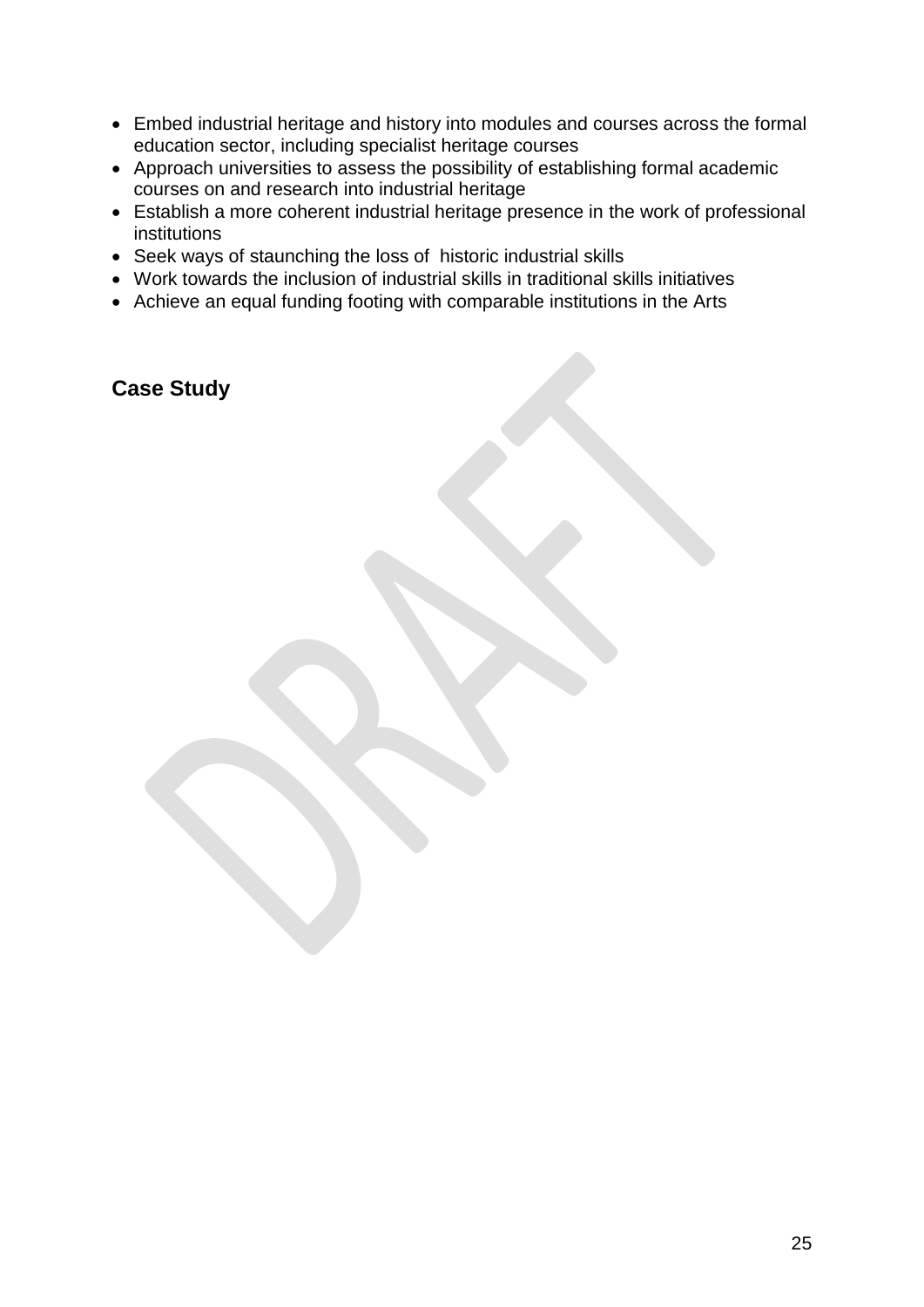# **6. The Strategy**

### **6.1 Aligning with** *Our Place in Time*

Industrial Heritage is a major component both of the historic environment and the culture sector more widely. Its significance is such that it impacts across society, and not merely in Scotland, but also much further afield in the UK and overseas. Indeed, for a country of such modest size, Scotland's scientists, engineers and industrialists have had a major impact on the world. Yet this disproportionately large influence on history is not reflected in the way our industrial heritage is acknowledged or supported across the culture and heritage sector. The aim of this strategy is therefore redress the balance and release the latent value for the benefit of as many people as possible.

In order to build on work already done and co-ordinate more effectively with existing priorities, this section has been designed to mesh with the principal strands of *Our Place in Time*, Scotland's Historic Environment Strategy. One of its key aims was to mainstream the Historic Environment, and it follows logically that the aim of this strategy is mainstream Industrial Heritage within the historic environment, and the culture sector of which it is a significant part.

### **6.2 Core Themes**

The aims underpinning *Our Place in Time* - understanding, strengthening protection and enhancing the appreciation of our historic environment - all apply resoundingly to industrial heritage. With this in mind, the proposed priorities and actions of the Industrial Heritage strategy have been grouped under the three headings of *'*Understand', 'Protect' and 'Value'.

### **Understand – Investigate & Record**

- Know what industrial heritage exists
- Know what's happening to it and what condition it is in
- Know what assets are already held in collections, and what gaps there are
- Address gaps in the coverage of designation
- Address gaps in the coverage of collections
- Adopt the latest technologies to record

### **Protect – Care & Protect**

- Adopt a holistic and sustainable approach to protection
- Effective and proportionate protection and regulation with controls and incentives
- Build and protect the capacity available for the conservation of industrial heritage
- Incorporate the needs of industrial heritage into the Traditional Skills Strategy

### **Value – Share & Celebrate**

- Co-ordinate with tourism initiatives, including national and international networks
- Enhance participation
- Broad-ranging approach to learning
- Integrate industrial heritage into school curricula, higher and further education.
- Engage more effectively with existing initiatives, such as STEMNET and SCRAN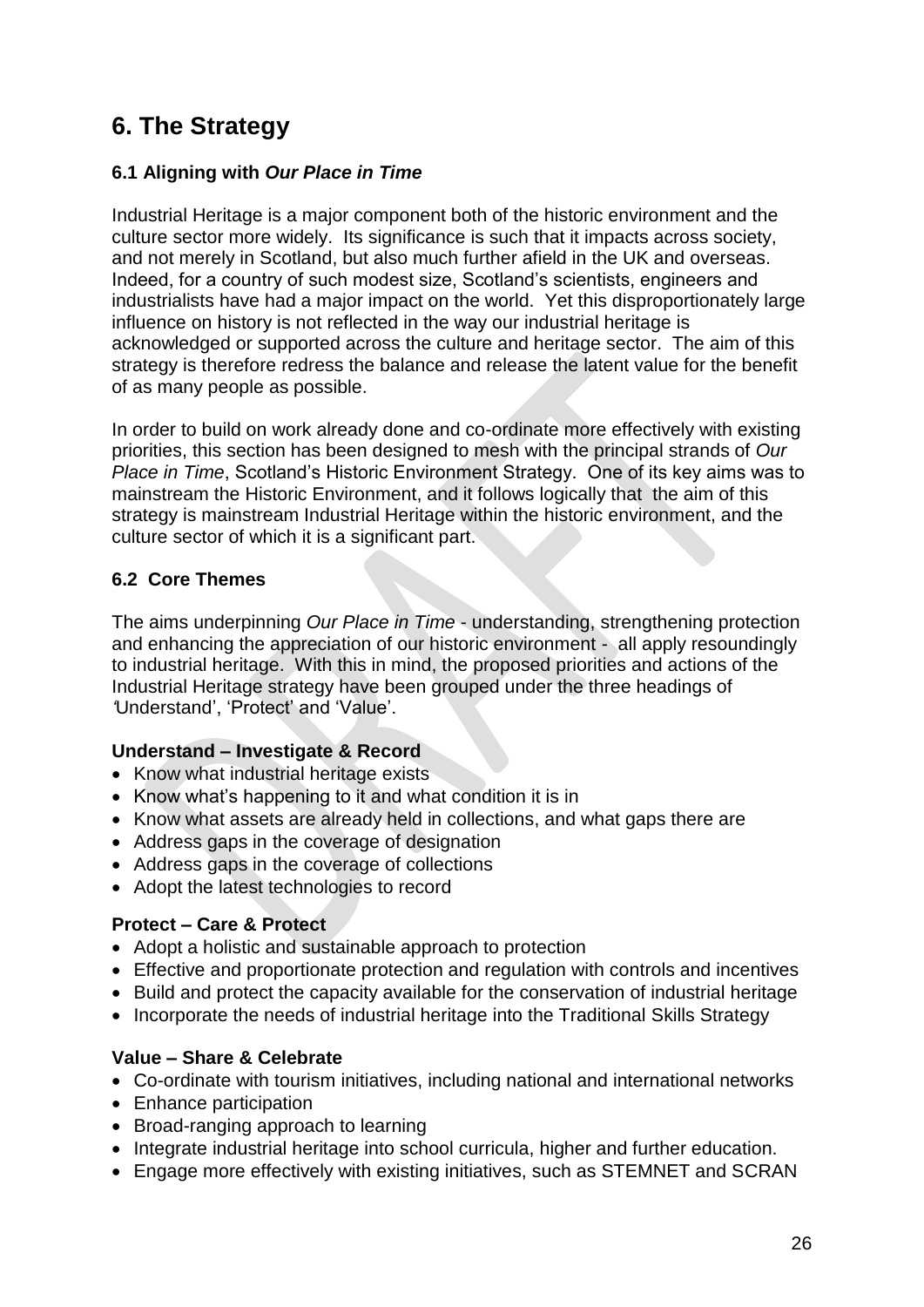- Better media engagement and promotion
- Appoint media champions to promote the industrial heritage
- Use evolving Digital technologies more effectively

#### **6.3 Stakeholders**

The strategy needs to deliver a change in the mindsets of key stakeholders, to achieve for industrial heritage the enviable status of arts and nature preservation. Improved advocacy will only be achieved by learning from comparators' experiences and creating a diverse network of ambassadors.

#### **6.4 Audiences**

The strategy needs to connect industrial heritage with potentially enormous national and international audiences. To help bridge gaps, the connection between media interest and public awareness requires co-ordinated marketing and media campaigns with high-level support.

#### **6.5 Skills**

The strategy needs to identify mechanisms to reverse the skills shortages in industrial museums. There is a pressing need for realism about the future nature of volunteer involvement, which will involve some difficult decisions about the need to preserve both form and function. There is potential to have a greater impact through partnerships with education and industry, the use of internships and apprenticeships, and ample opportunity for international skills exchange. Equally, there is a great opportunity to lock into the traditional skills strategy and its flagship project, the Engine Shed.

#### **6.6 Resources**

The strategy needs to address the historic imbalance in financial and staff resources in Scotland's culture and heritage sector. There needs to be acknowledgement (at a high level) of the rarity and importance of the cultural resource, the higher level of costs associated with its maintenance and the risks associated with maintaining the status quo. Equally, there needs to be a recognition of the fundamental relevance industrial heritage has for large proportion of the people of Scotland and beyond.

## **Case Study: Industrial Museums**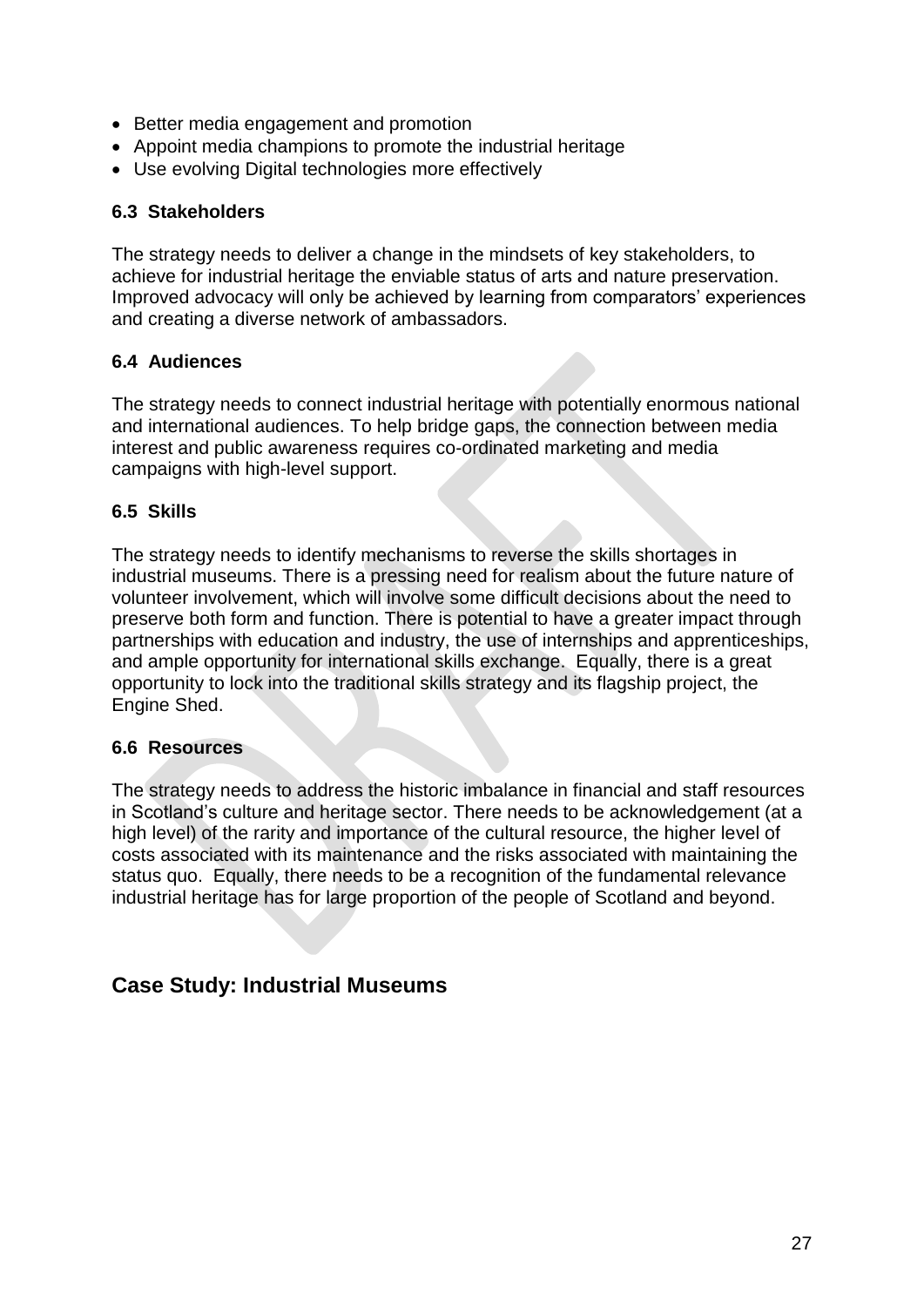# **7. Delivering the Vision**

## **7.1 Ambition**

This strategy aims to ensure that industrial heritage in Scotland will become more valued, better represented in the culture and heritage sector, more accessible to all, and better sustained by a strong network of partnerships. Better understanding of its relevance, and addressing the major risks it now faces will help industrial heritage to deliver wide benefits..

## **7.2 Learning from the past**

Of the recently produced strategies that cut across industrial heritage, the Business Archives Strategy for Scotland offers some of the most useful lessons. These include the importance of:

- **Partnerships,** essential to ensure that common goals are agreed and that actions are linked where possible to reflect the aims of the strategy.
- **Annual action plans** that help to drive implementation forward, and can tie in more effectively to the aims of a longer strategy period, allowing for meaningful monitoring and a sense of progress
- **Proactive networking** that brings extra work but generates a lot of good will, achieving positive results. Appointing a project officer to take forward the Strategy would help with this type of work and could pay dividends.
- **Developing an on-line presence and resources:** important and cost effective if managed well. It has the potential to expand audiences and extend the reach and power of partnerships.
- **International** Scottish industrial heritage does not stop at the border**.** It is therefore important to work with colleagues elsewhere in the UK and abroad, to co-ordinate with and learn from their strategies, avoiding duplication but adding value where there are gaps, and networks such as ERIH.

## **7.3 Collections**

For collections held by national, regional, university, local and independent museums and archive institutions and individuals, key actions include:

- Enable access to industrial and transport collections and knowledge, possibly through a central online service, to act as a key resource for information about all collections archives, objects, built heritage, landscape, etc
- Raising awareness of the assets in National Collections and other collections
- Raising awareness of assets such as archives in in private hands, highlighting their value (e.g. Motherwell Bridge, Harper Collins, Diegeo)
- Increased number of businesses retaining and managing historic collections, including archives, records and artefacts
- Promote wider public access to all historic industrial collections
- Raise the standard of care of these collections
- Develop networks and partnerships, and build on the success of existing initiatives such as STICK and SIAP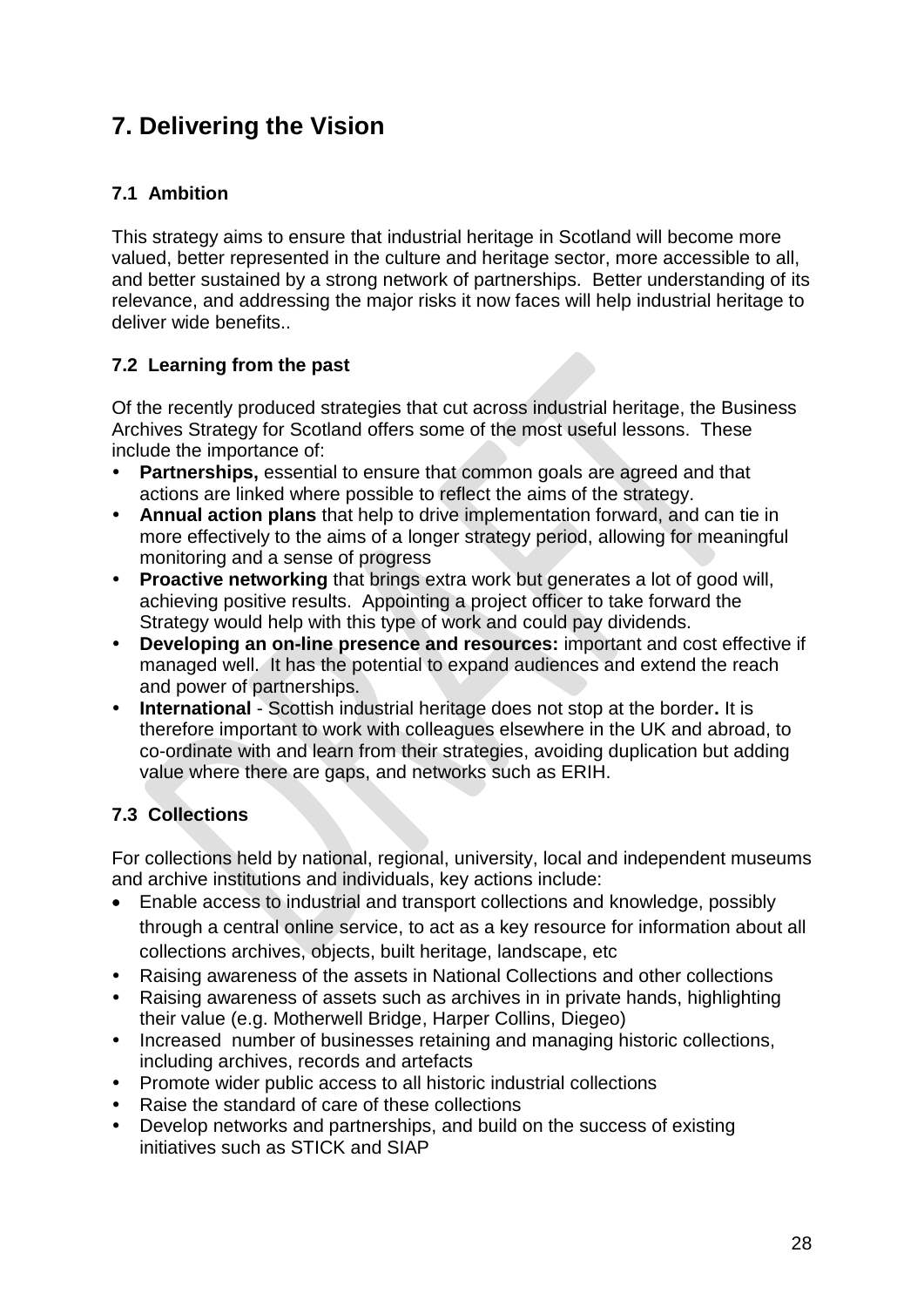- Promote educational benefits by forging links between collections and education and skills training, school curricula and course modules
- Educate those potentially disposing of collections to contact public museums and repositories and tap into their expertise
- Keep distinct collections together if at all possible
- Identify sustainable funding streams

## **7.4 Historic Environment Data**

In order to better understand and appreciate the true extent and nature of our industrial heritage, its condition and its potential, key actions should include:

- A holistic record of Scotland's industrial heritage assets through survey and collecting, addressing gaps in representation and developing baseline comparative data
- Formation of a National Inventory and collections (delivered through Canmore)
- Inspire learning through the collections, buildings, artefacts relating to the industrialisation of Scotland by strengthening ties with Curriculum for Excellence: *http://www.educationscotland.gov.uk/thecurriculum/howisthecurriculumorganised/ experiencesandoutcomes/index.asp;* lifelong wellbeing and learning through encouraging the teaching of courses for all ages relating to Scotland industrial past, present and future, e.g. using museum industrial collections to formulate study courses for students of engineering or industrial design; using industrial collections in National Inventory to explain how to read engineering drawings or understand a manufacturing process.
- Strategic recording enabled through a 'hub' to ensure that archive records and industrial buildings of potential value are not lost prior to assessment

## **7.5 Skills**

To make the most of our industrial heritage, to care for it better, for a fuller contribution to communities and businesses, key actions include:

- Make intangible industrial heritage focus on technical expertise and practical experience, both in collections curation and in live industries.
- Strive towards securing consistency and availability of industrial and curatorial skills training, developing courses and qualifications that meet conservation demands and are responsive to the needs of industrial heritage
- Focus on developing succession planning, in particular establishing the means to pass on specialist knowledge and expertise to new staff and volunteers
- Develop skills and knowledge to ensure excellence in provision of support to industrial sites, monuments, landscapes and artefacts which informs and enhances understanding of Scotland's industrialisation both past and present

## **7.6 Education**

To maximise the contribution industrial heritage can make to all levels of education in Scotland, key actions include: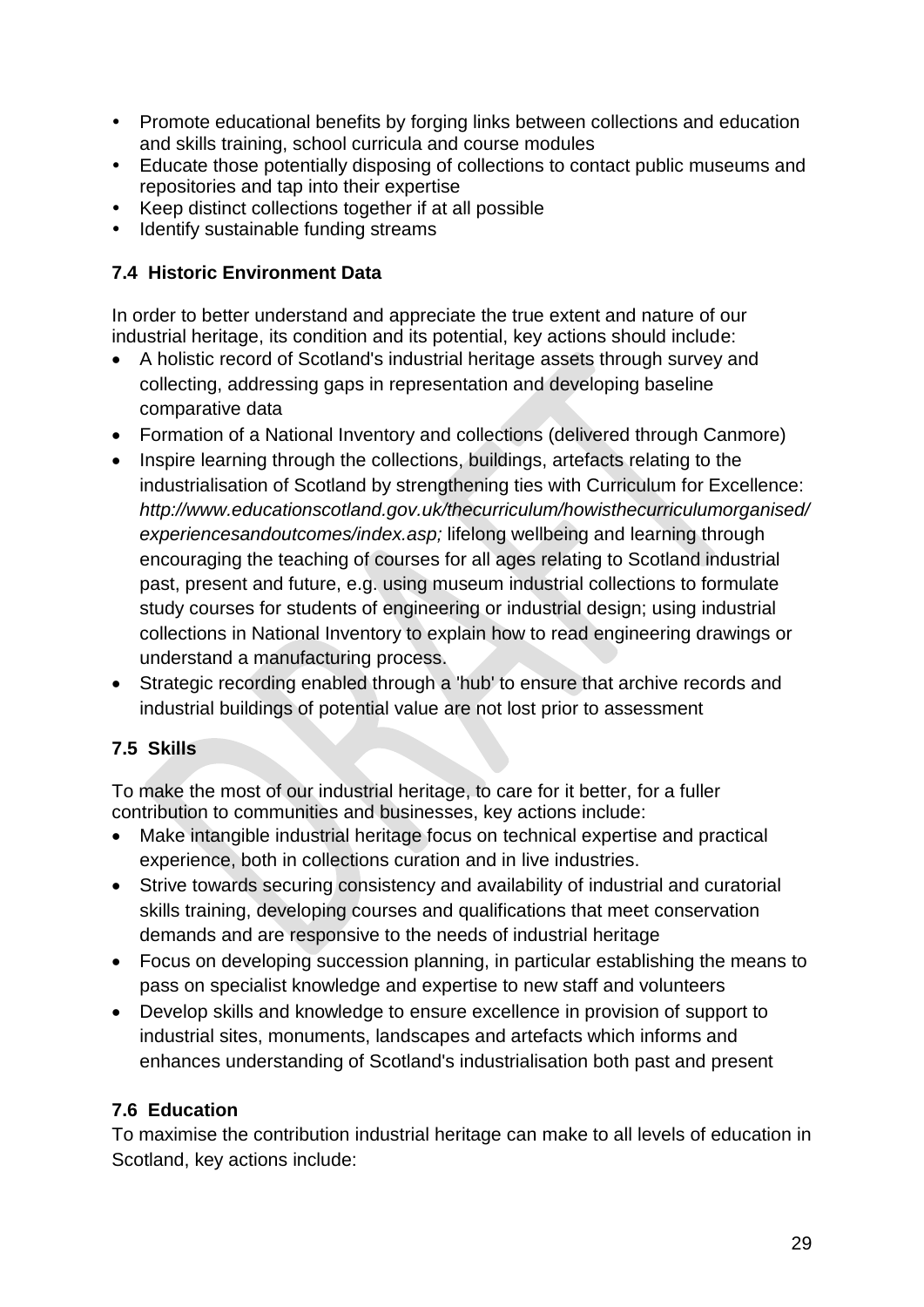- Invest in curricular links and teacher training
- Inspire wellbeing through lifelong learning Enhance adult learning and increase active participation as citizens, social capital enhanced *(*e.g. interest in industrial heritage reports *<http://www.scotedreview.org.uk/pdf/281.pdf>)*

### **7.7 Staff and Resources**

Without adequate resources and personnel, stewardship of the industrial heritage will fail to deliver the benefits that are within its potential. Key actions therefore include:

- Resources secure sustainable investment, addressing the disparity in revenue funding as opposed to capital funding, afflicting industrial heritage
- Develop a business sponsorship strategy, identifying and developing activities which are best suited to the interests of working industries and business
- Address the crisis in caring for the industrial heritage the stewardship role is becoming more difficult as resources shrink and knowledge and expertise melt away as the workforce gets older.

### **7.8 Networking and Partnerships**

To make the most of the many people and organisations with an interest in experience and knowledge of industrial heritage, key actions include:

- Creation of a Scottish Industrial History Network
- Harness the international dimension of our industrial heritage, plugging into the Scottish diaspora and raising the profile of international collaboration
- Actively engage with live industry and partners to ensure that traditional industrial skills are kept alive, and will incorporate them within the wider traditional skills programme of HES and its partners
- Work with Police Scotland to combat heritage crime more effectively
- Partnerships continue and be more creative in these in order to provide 'value for money' and 'wellbeing-ness' especially in the public sector sponsored areas e.g. synchronicity of fieldwork where at all possible, synchronicity of record gathering and dissemination to cut down on double handling and costs
- Work with UK Crisis Monitoring Team (Archives at risk) and liquidators and administrators to rescue and/or survey sites and collections at risk and raise awareness of historic and cultural value of industrial heritage assets.

### **7.9 Placemaking and Climate Change**

The embodied energy resource of bricks and mortar already invested in industrial sites should not be squandered by its destruction, to be replaced by newly imported materials that harm the environment in their creation and delivery, and are at a cost to the historic environment and amenity. Industrial buildings that are adapted to new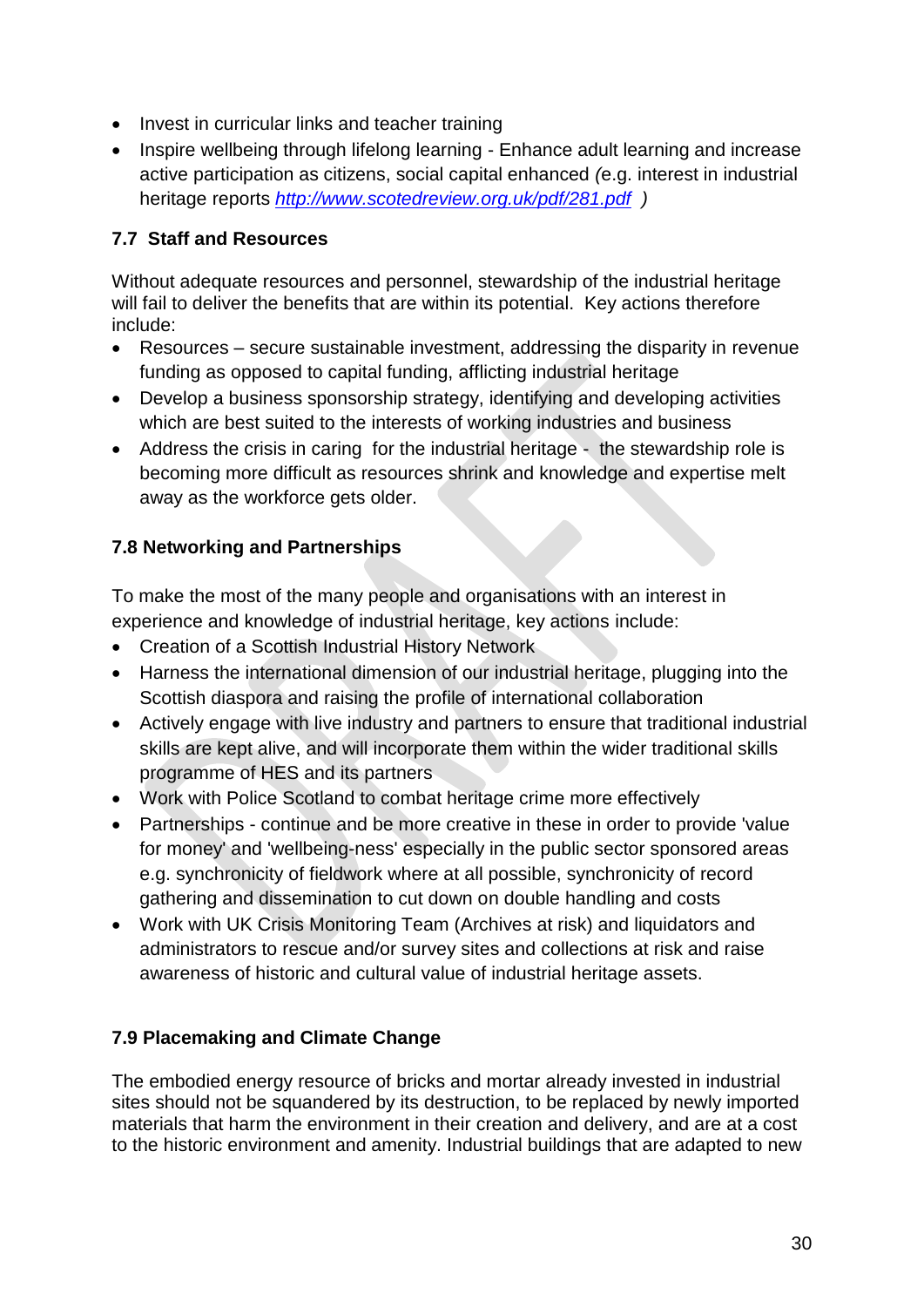purposes signal a new dawn for hard-pressed areas, often paving the way for new investment and changed perceptions of a place.

- Promote fiscal reform, removing the VAT penalty on adaptive re-use of buildings in comparison to the absence of VAT on new-build housing.
- Measure the rate of change to historic industrial places through
- The Buildings at Risk Register (mainly listed buildings that become available for new uses)
- Good exemplars of adaptive re-use noted through awards

## **7.10 Media & Communication**

- Develop a co-ordinated national media and marketing strategy to promote Scotland's industrial heritage, taking advantage of iconic sites and major events, such as a World Heritage inscription
- Organise better special events, conferences and summits devoted to industrial heritage, focusing on younger people in particular
- Promote more public engagement with regard to targeted articles in popular journals and other media to help promote industrial heritage amongst visitors to all parts of Scotland.
- Improve curatorial capacity through the use of new technologies, including better data management, digitisation and visualisation
- Develop programmes of events across industrial communities in Scotland reconnecting them with their own heritage
- Develop holistic industrial heritage events bringing together all types of curators and potential users.

## **7.11 Conclusion**

Industrial heritage is often seen as a potential burden, but this strategy aims to help demonstrate that this is not the case. Whilst it asks what can be done for our industrial heritage, it also points out that there is a lot that our industrial heritage can do for us. It is the view of the strategy working group that, our industrial heritage has the potential to make a still bigger contribution to the economy, the culture and heritage sectors, and to communities across Scotland.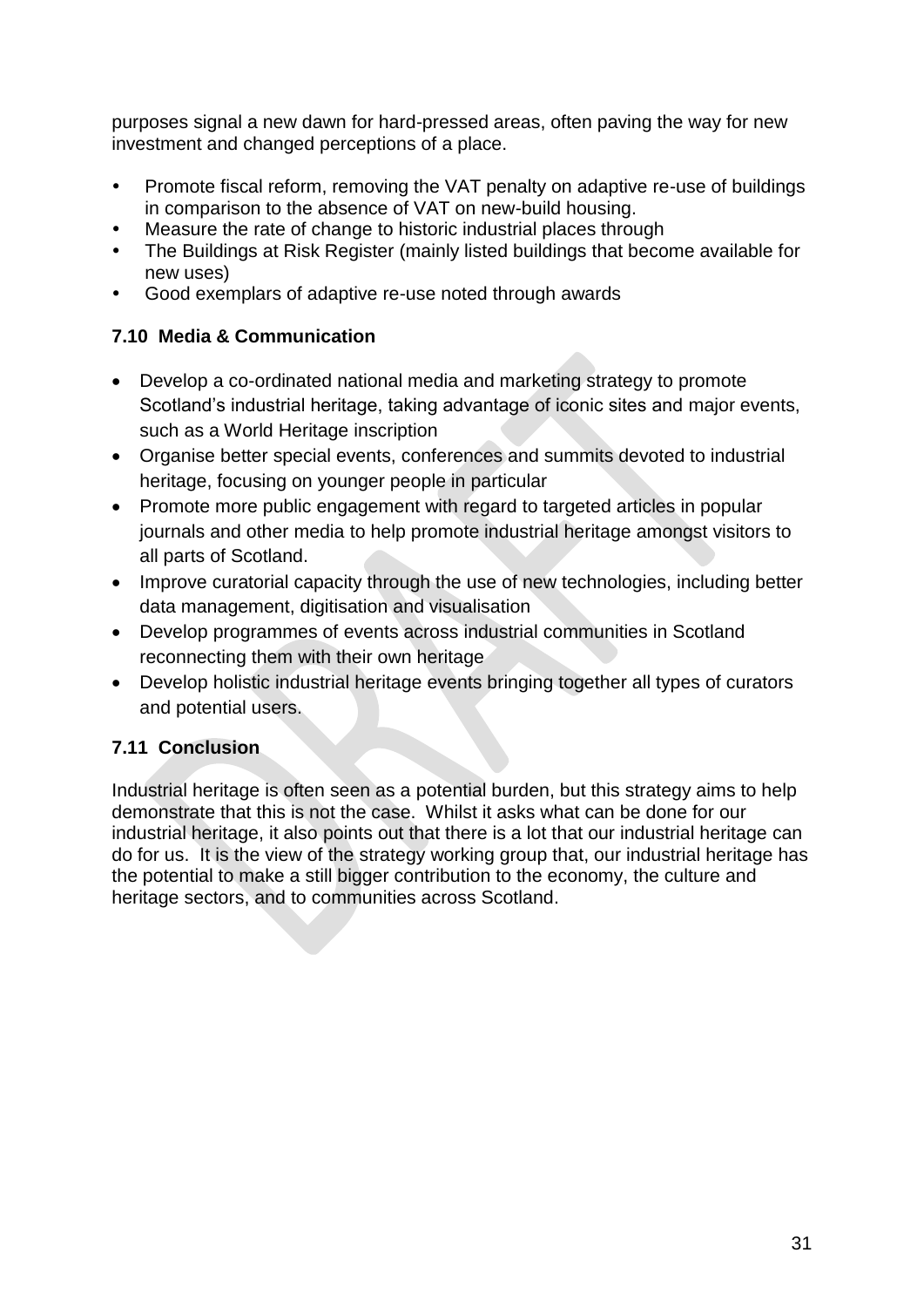# **8. Bibliography and Sources**

## **8.1 Scottish Strategies, Policies and Reports**

Scottish Government. 2014. *Our Place in Time: A Historic Environment Strategy for Scotland* <http://www.scotland.gov.uk/Publications/2014/03/8522>

Scottish Council on Archives. 2010. *A National Strategy for Business Archives in Scotland.* [PDF] Available at:

[<http://www.scottisharchives.org.uk/business/business\\_case\\_studies/1national](http://www.scottisharchives.org.uk/business/business_case_studies/1national-strategy-for-business-archives-in-scotland.pdf)[strategy-for-business-archives-in-scotland.pdf>](http://www.scottisharchives.org.uk/business/business_case_studies/1national-strategy-for-business-archives-in-scotland.pdf)

Scottish Canals. 2013. *Heritage Strategy 2013 – 2038.* [Online] Available at: [<http://www.scottishcanals.co.uk/media/2577822/heritage%20strategy%202013-](http://www.scottishcanals.co.uk/media/2577822/heritage%20strategy%202013-38.pdf) [38.pdf](http://www.scottishcanals.co.uk/media/2577822/heritage%20strategy%202013-38.pdf)

Museums Galleries Scotland. 2012. *Going Further - The National Strategy for Scotland's Museums and Galleries.* Available at: [<http://www.museumsgalleriesscotland.org.uk/research-and](%3chttp:/www.museumsgalleriesscotland.org.uk/research-and-resources/resources/publications/publication/460/going-further-the-national-strategy-for-scotlands-museums-and-galleries%20March%202012)[resources/resources/publications/publication/460/going-further-the-national-strategy](%3chttp:/www.museumsgalleriesscotland.org.uk/research-and-resources/resources/publications/publication/460/going-further-the-national-strategy-for-scotlands-museums-and-galleries%20March%202012)[for-scotlands-museums-and-galleries March 2012](%3chttp:/www.museumsgalleriesscotland.org.uk/research-and-resources/resources/publications/publication/460/going-further-the-national-strategy-for-scotlands-museums-and-galleries%20March%202012)

Historic Scotland. 2012. *A Climate Change Action Plan for Historic Scotland, 2012- 2017*. Available at: [http://www.historic-scotland.gov.uk/climate-change-plan-](http://www.historic-scotland.gov.uk/climate-change-plan-2012.pdf)[2012.pdf](http://www.historic-scotland.gov.uk/climate-change-plan-2012.pdf)

ScARF. *The Modern panel report.* 2012 [PDF] Available at: [<http://www.scottishheritagehub.com/sites/default/files/u12/ScARF%20Modern%20S](http://www.scottishheritagehub.com/sites/default/files/u12/ScARF%20Modern%20September%202012.pdf) [eptember%202012.pdf>](http://www.scottishheritagehub.com/sites/default/files/u12/ScARF%20Modern%20September%202012.pdf) (Section 2.5)

Historic Scotland. 2011. *Traditional Building Skills: A strategy for sustaining and developing traditional building skills in Scotland.* <http://www.historic-scotland.gov.uk/traditionalbuildingskills.pdf>

Scottish Government. 2010. *Report by the Museums Think Tank: Scotland's Museums and Galleries, December 2010.* Available at: <http://www.museumsassociation.org/download?id=227823>

HEACS. 2008. *Economic Impact of the Historic Environment in Scotland: A Final Report by ECOTEC for the Historic Environment Advisory Council for Scotland*. Available at:<http://www.historic-scotland.gov.uk/econmomicimpact-ecotec2009.pdf>

Scotland's National Collections. 2002. *Conference of Directors of National Collections.* Edinburgh

Scottish Museums Council. 1997*. Guidelines for strategic planning: writing a heritage strategy*. Edinburgh Council

The Scottish Tourist Board. 1996. Industrial Heritage and Tourism in Scotland: A Review.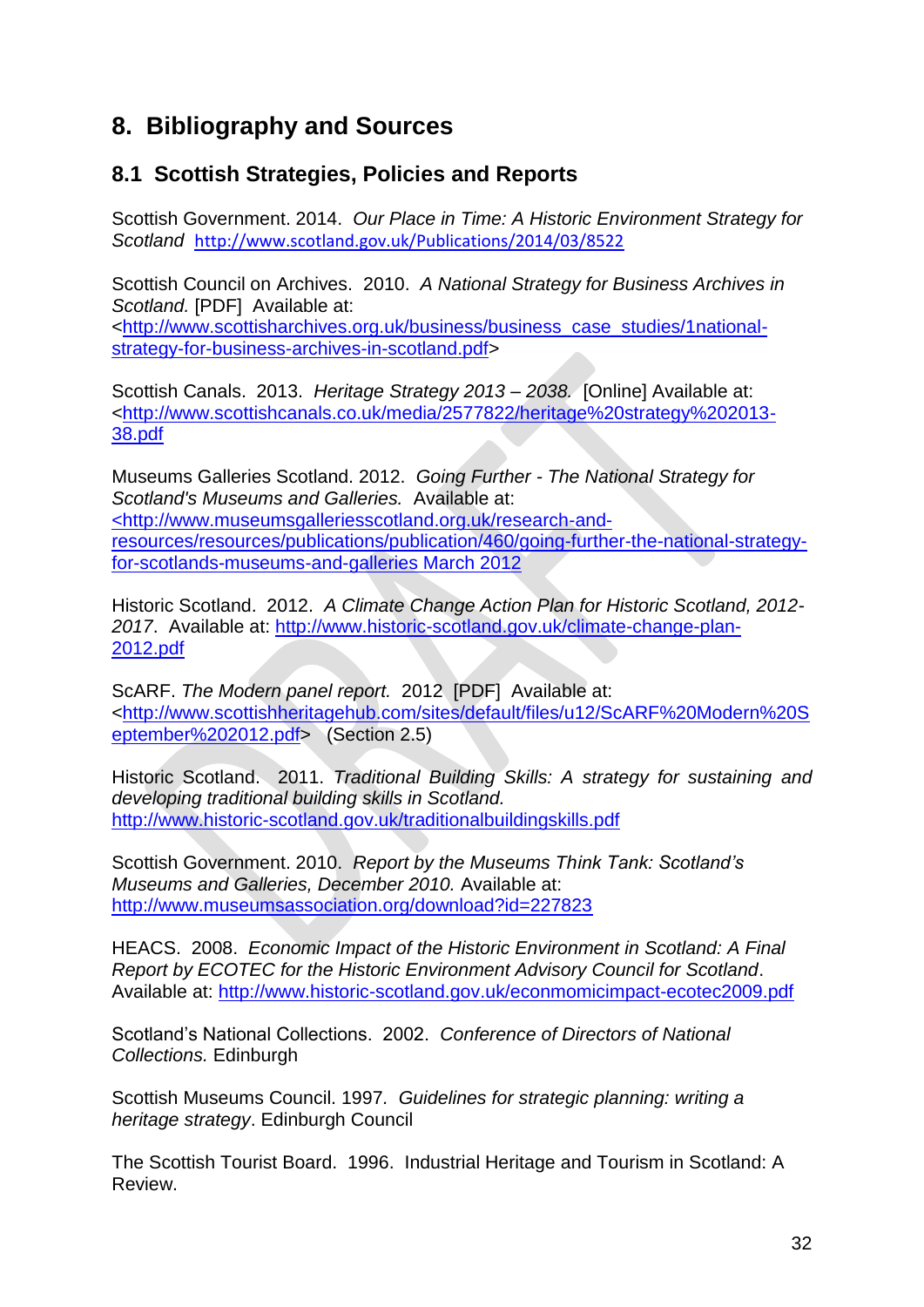Scottish Office. 1988, *The Miles report on Museums in Scotland: individual recommendations & Government responses.*

Museums and Galleries Commission. 1986. *Working Party on Non-National Museums and Galleries in Scotland*. London: HMSO. (AKA The Miles Report)

Museums Advisory Board. 1985*. Report to the Secretary of State for Scotland.* (AKA The Bute Report)

## **8.2 UK & Ireland Strategies, Policies and Reports**

English Heritage. 2013. *National Heritage Protection Plan. Framework*. (NHPP). [PDF] Available at: < [http://www.english-heritage.org.uk/publications/nhpp-plan](http://www.english-heritage.org.uk/publications/nhpp-plan-framework/nhpp-plan-framework.pdf)[framework/nhpp-plan-framework.pdf](http://www.english-heritage.org.uk/publications/nhpp-plan-framework/nhpp-plan-framework.pdf)

Heritage Lottery Fund. 2012. Strategic framework 2013–2018: A lasting difference for heritage and people. [Online] Available at: [http://www.hlf.org.uk/lasting-difference](http://www.hlf.org.uk/lasting-difference-heritage-and-people-our-strategy-2013-2018)[heritage-and-people-our-strategy-2013-2018](http://www.hlf.org.uk/lasting-difference-heritage-and-people-our-strategy-2013-2018)

Cossons, N. 2011. *Sustaining England's Industrial Heritage: A Future for Preserved Industrial Sites in England. A Study for English Heritage.* [PDF] Available at: [<http://www.english-heritage.org.uk/publications/sustaining-englands-industrial](http://www.english-heritage.org.uk/publications/sustaining-englands-industrial-heritage/sustaining-englands-ind-heritage.pdf)[heritage/sustaining-englands-ind-heritage.pdf>](http://www.english-heritage.org.uk/publications/sustaining-englands-industrial-heritage/sustaining-englands-ind-heritage.pdf)

English Heritage. 2011. *Encouraging Investment in Industrial Heritage at Risk.*  [PDF] Available at: [<http://www.english-heritage.org.uk/content/imported-docs/a](http://www.english-heritage.org.uk/content/imported-docs/a-e/encouraging-investment-industrial-heritage-at-risk-main-report.pdf)[e/encouraging-investment-industrial-heritage-at-risk-main-report.pdf>](http://www.english-heritage.org.uk/content/imported-docs/a-e/encouraging-investment-industrial-heritage-at-risk-main-report.pdf)

English Heritage. 2011. The Age of Industry. Saving the Age of Industry. *Conservation Bulletin,* Vol. 67. [PDF] Available at: [<http://www.english](http://www.english-heritage.org.uk/publications/conservation-bulletin-67/cb-67.pdf)[heritage.org.uk/publications/conservation-bulletin-67/cb-67.pdf>](http://www.english-heritage.org.uk/publications/conservation-bulletin-67/cb-67.pdf)

English Heritage. 2010. *A Thematic Research Strategy for the Historic Industrial Environment.* [PDF] Available at: [<https://www.english](https://www.english-heritage.org.uk/content/imported-docs/f-j/industrial-research-strategy.pdf)[heritage.org.uk/content/imported-docs/f-j/industrial-research-strategy.pdf](https://www.english-heritage.org.uk/content/imported-docs/f-j/industrial-research-strategy.pdf)

English Heritage. 2010. *Strategy for the Historic Industrial Environment: The Brewing Industry.* [PDF] Available at: [<http://www.english](http://www.english-heritage.org.uk/publications/brewing-industry/bhs-brewing-ind-shier.pdf)[heritage.org.uk/publications/brewing-industry/bhs-brewing-ind-shier.pdf](http://www.english-heritage.org.uk/publications/brewing-industry/bhs-brewing-ind-shier.pdf)

National Archive. 2009. *National Strategy for Business Archives (England and Wales).* [PDF] Available at: [<http://www.businessarchivescouncil.org.uk/materials/national\\_strategy\\_for\\_busines](http://www.businessarchivescouncil.org.uk/materials/national_strategy_for_business_archives.pdf) [s\\_archives.pdf>](http://www.businessarchivescouncil.org.uk/materials/national_strategy_for_business_archives.pdf)

English Heritage. 2009. *Historic Protection Review (HPR): Review of Past and Present Thematic Programmes, February 2009*. Available at: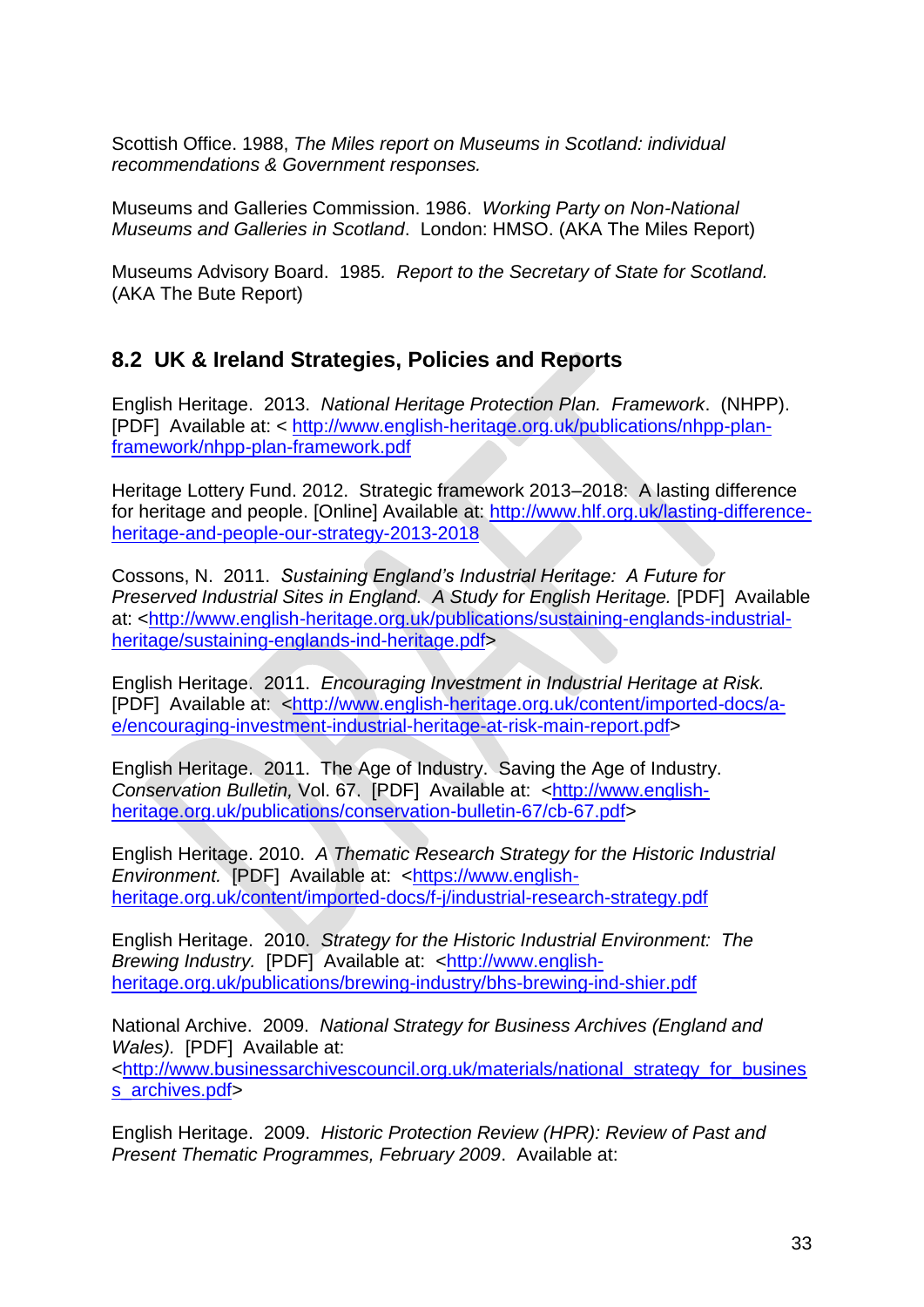[http://www.english-heritage.org.uk/content/imported-docs/p-t/NHPP-draft-review](http://www.english-heritage.org.uk/content/imported-docs/p-t/NHPP-draft-review-thematic-app)[thematic-app](http://www.english-heritage.org.uk/content/imported-docs/p-t/NHPP-draft-review-thematic-app)

Association for Industrial Archaeology (AIA), English Heritage (EH) and the Heritage Lottery Fund (HLF). 2008. *Strategy for the Effective Stewardship of Industrial Heritage 2008 – 2013.* Available at: [<http://www.industrial](http://www.industrial-archaeology.org/aihstrategy.htm)[archaeology.org/aihstrategy.htm](http://www.industrial-archaeology.org/aihstrategy.htm)

Cossons, N, 2008, *Sustaining England's Industrial Heritage* (Swindon, English Heritage) at [http://www.english-heritage.org.uk/publications/sustaining-englands](http://www.english-heritage.org.uk/publications/sustaining-englands-industrial-heritage/sustaining-englands-ind-heritage.pdf)[industrial-heritage/sustaining-englands-ind-heritage.pdf](http://www.english-heritage.org.uk/publications/sustaining-englands-industrial-heritage/sustaining-englands-ind-heritage.pdf) <http://www.scotland.gov.uk/Resource/0044/00445046.pdf>

Cocroft, W. 2006*. England's atomic age: Strategy on the historic industrial environment report. Archaeological survey and investigation*. London: English Heritage.

## **8.3 Charters and Principles**

ICOMOS-TICCIH Agreement, 2014, available at: [http://ticcih.org/wp](http://ticcih.org/wp-content/uploads/2014/12/MemorandumOfUnderstandingNov102014.pdf)[content/uploads/2014/12/MemorandumOfUnderstandingNov102014.pdf](http://ticcih.org/wp-content/uploads/2014/12/MemorandumOfUnderstandingNov102014.pdf)

ICOMOS – TICCIH. 2011*. The Joint ICOMOS – TICCIH Principles for the Conservation of Industrial Heritage: Sites, Structures, Areas and Landscapes.* (The Dublin Principles) [PDF] Available at: [<http://ticcih.org/wp](http://ticcih.org/wp-content/uploads/2013/10/GA2011_ICOMOS_TICCIH_joint_principles_EN_FR_final_20120110.pdf)content/uploads/2013/10/GA2011\_ICOMOS\_TICCIH\_joint\_principles\_EN\_FR\_final [20120110.pdf](http://ticcih.org/wp-content/uploads/2013/10/GA2011_ICOMOS_TICCIH_joint_principles_EN_FR_final_20120110.pdf)

The Nizhny Tagil Charter For The Industrial Heritage. 2003. [PDF] Available at: [<http://international.icomos.org/18thapril/2006/nizhny-tagil-charter-e.pdf](http://international.icomos.org/18thapril/2006/nizhny-tagil-charter-e.pdf)

TICCIH. 1999. *TICCIH Statutes*. [online] Available at: [<http://ticcih.org/about/statutes/>](http://ticcih.org/about/statutes/)

# **8.4 Policy Guidance and Review**

## **Scotland**

STICK. 2012, *Cultural Heritage Policy and its Impact upon Industrial and Transport Heritage. Conference Review.*  [http://www.stickssn.org/site/media/Conference%202012/STICK%20Thinktank%20Re](http://www.stickssn.org/site/media/Conference%202012/STICK%20Thinktank%20Review%202012.pdf) [view%202012.pdf](http://www.stickssn.org/site/media/Conference%202012/STICK%20Thinktank%20Review%202012.pdf)

Historic Scotland. 2011. *Scottish Historic Environment Policy (SHEP).* [PDF] Available at: [<http://www.historic-scotland.gov.uk/shep-dec2011.pdf>](http://www.historic-scotland.gov.uk/shep-dec2011.pdf)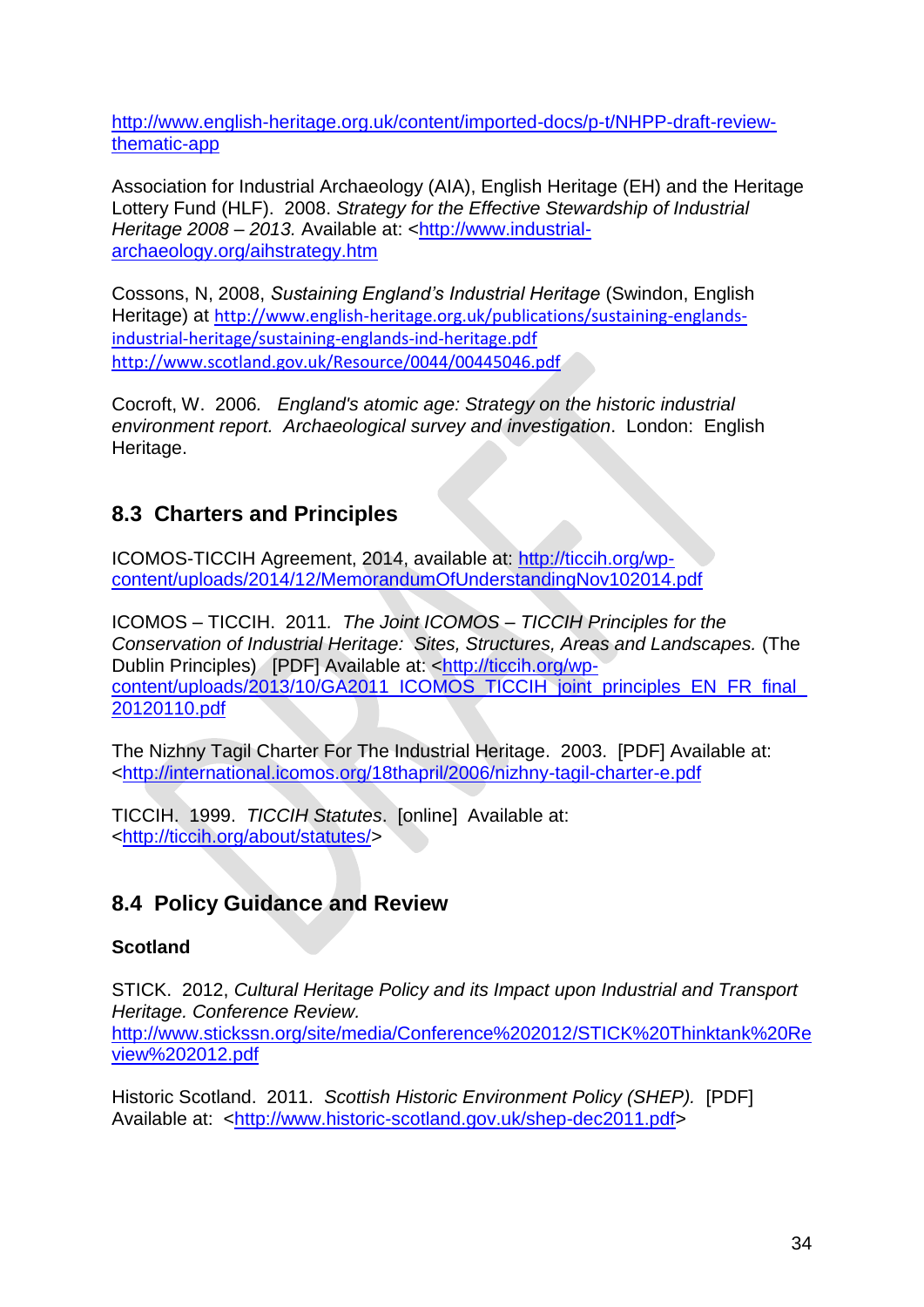Historic Scotland. 2010. *Managing Change in the Historic Environment: Engineering Structures*. [PDF] Available at: **[<http://www.historic](%3chttp:/www.historic-scotland.gov.uk/engineeringstructures.pdf)**[scotland.gov.uk/engineeringstructures.pdf>](%3chttp:/www.historic-scotland.gov.uk/engineeringstructures.pdf)

Historic Scotland. 2002. *Scheduled Industrial Monuments: An Overview and Analysis*, Consultation Draft, August 2002.

### **UK & Ireland**

Drivers Jonas (with EH, RICS, BPF). 2013. *Heritage Works. The use of historic buildings in regeneration: A toolkit of good practice.* [PDF] Available at: [<http://www.bpf.org.uk/en/files/bpf\\_documents/regeneration/heritageworks.pdf>](http://www.bpf.org.uk/en/files/bpf_documents/regeneration/heritageworks.pdf)

English Heritage. 2013 (Revision 2). *NHPP: Action Plan*. [PDF] Available at: [<http://www.english-heritage.org.uk/content/imported-docs/k-o/nhpp-action-plan.pdf>](http://www.english-heritage.org.uk/content/imported-docs/k-o/nhpp-action-plan.pdf)

English Heritage*.* 2011. *Designation Listing Selection Guide: Industrial Structures*. [PDF] Available at: [<https://www.english-heritage.org.uk/publications/dlsg](https://www.english-heritage.org.uk/publications/dlsg-industrial/industrial_structures_final.pdf)[industrial/industrial\\_structures\\_final.pdf](https://www.english-heritage.org.uk/publications/dlsg-industrial/industrial_structures_final.pdf)

Heritage Lottery Fund. 2010. *Investing in success: Heritage and the UK tourism economy. Heritage tourism has never been more important to our economy.* [online] Available at:

[<http://www.hlf.org.uk/aboutus/howwework/Documents/HLF\\_Tourism%20Impact\\_sin](http://www.hlf.org.uk/aboutus/howwework/Documents/HLF_Tourism%20Impact_single.pdf) [gle.pdf](http://www.hlf.org.uk/aboutus/howwework/Documents/HLF_Tourism%20Impact_single.pdf)

English Heritage. 2006. *Science for Historic Industries: Guidelines for the investigation of 17th- to 19th-century industries.* London: English Heritage.

English Heritage. 1995. *Conserving the inheritance of industry: English Heritage grants for industrial archaeology 1984-1993*. London: English Heritage.

English Heritage. 1995. *Industrial Archaeology: A Policy Statement by English Heritage.*

## **8.5 Selected Literature**

### **Scotland**

Butt, J., 1968 The Industrial Archaeology of Scotland. .

Di Domenico, M. C. 1999. Industrial heritage tourism as part of the development strategies of a post-industrial Scottish city: the case of *Dundee*. (Journal of Retail and Leisure Property vol 6 No 4, 2007 [?]

Hume, J. R., 1974. The Industrial Archaeology of Glasgow.

Hume, J. R., 1976 (vol 1) 1977 (vol 2). The Industrial Archaeology of Scotland.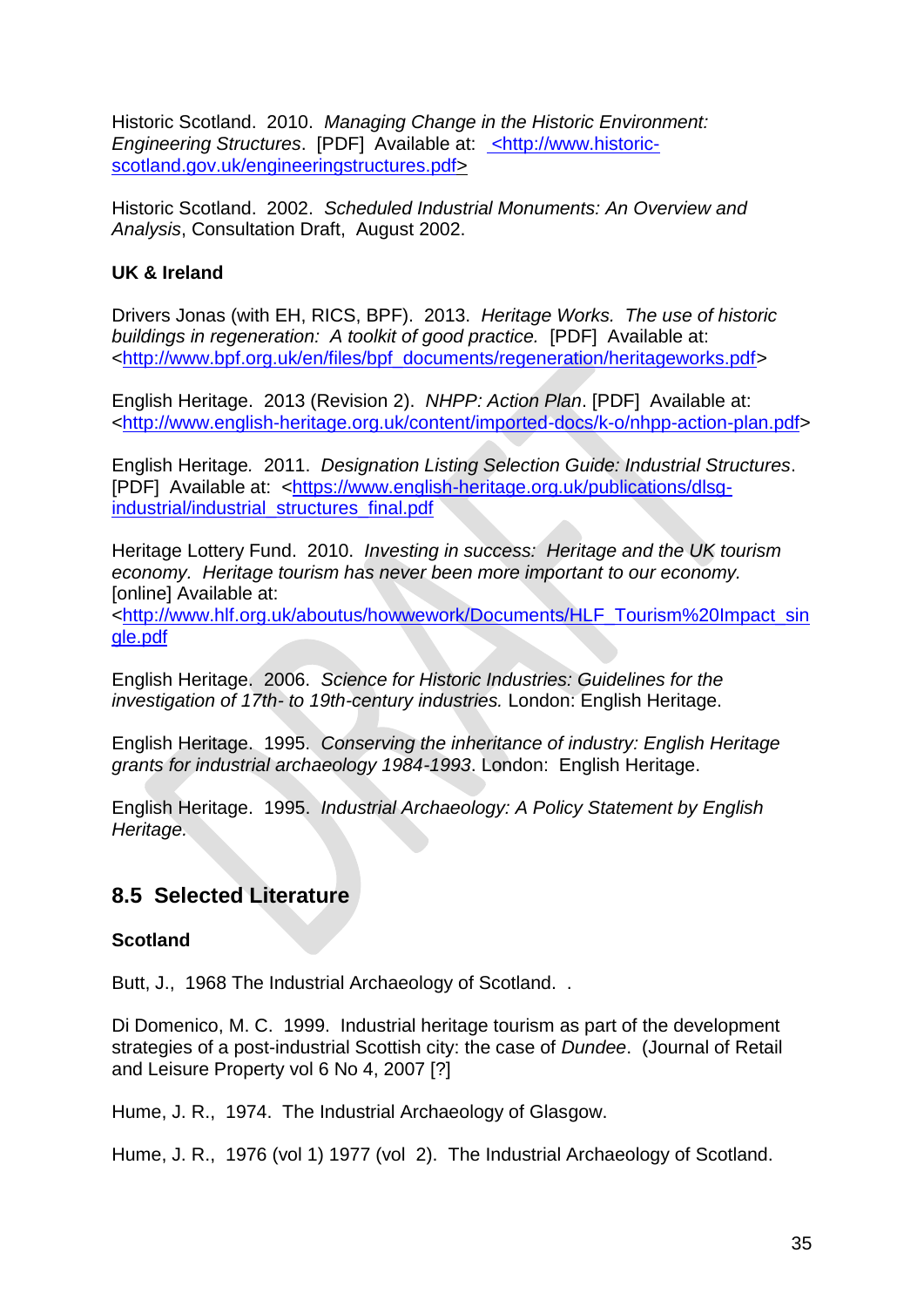Hume, J. R. 1990. *Scotland's industrial past: an introduction to Scotland's industrial history with a catalogue of preserved material.* Edinburgh: National Museums of Scotland in association with the Scottish Museums Council.

Johnson, I. 1993. The Identification of Industrial Heritage Sites in Scotland: Towards a National Strategy. *Built Environment,* Vol. 19 (No. 2), pp. 105-115. [online] Available at: [<http://www.jstor.org/stable/23287682>](http://www.jstor.org/stable/23287682)

Martin, C. 2002. A lost industrial landscape. *History Scotland*, vol.2, no. 2, pp.35- 41.

Thompson, C., 1992, Industrial Museums in Scotland: Heritage Sites, Visitor Attractions or National Network? in Clarke, R, Ed, A New Head of Steam: Industrial History in the Museum (Scottish Museums Council)

#### **UK & Ireland**

Alfrey, J., & Putnam, T. 1992*. The industrial heritage: Managing resources and uses.* London: Routledge.

Bailey, B. 1982. *The industrial heritage of Britain.* London: Ebury.

Bapty, I. Ironbridge Gorge Museum Trust. *Finding Funding for Conservation and Management of Industrial Heritage Sites.* [PDF] Available at: [<http://industrialheritagesupport.files.wordpress.com/2013/08/funding-for-conserving](http://industrialheritagesupport.files.wordpress.com/2013/08/funding-for-conserving-and-managing-industrial-heritage-sites1.pdf)[and-managing-industrial-heritage-sites1.pdf>](http://industrialheritagesupport.files.wordpress.com/2013/08/funding-for-conserving-and-managing-industrial-heritage-sites1.pdf)

Barker, D., & Cranstone, D. 2004. *The Archaeology of Industrialization.* Leeds: Maney.

Binney, M., Machin F. and Powell K., 1990*. Bright future: the re-use of industrial buildings.* London: SAVE Britain's Heritage.

Briggs, S. 1992. *The Welsh industrial heritage: A review.* London: Council for British Archaeology.

Buchanan, A. 2005. Industrial Archaeology: Past, Present and Prospective. *Industrial Archaeology Review*, vol. 27, no. 1, pp. 19-21.

Buchanan, R. A. 1973. Industrial Archaeology in Britain.

Buchanan, R. A. 1992. *The Power of the Machine. The Impact of Technology from 1700 to the Present Day*. Harmondsworth: Penguin Books.

Donnachie, I., 1979. *Industrial archaeology in the British Isles*. London Elek

Douet, J. ed. 2012. *Industrial heritage re-tooled: the TICCIH guide to industrial heritage conservation.* Lancaster: Carnegie in association with the International Committee for the Conservation of the Industrial Heritage (TICCIH).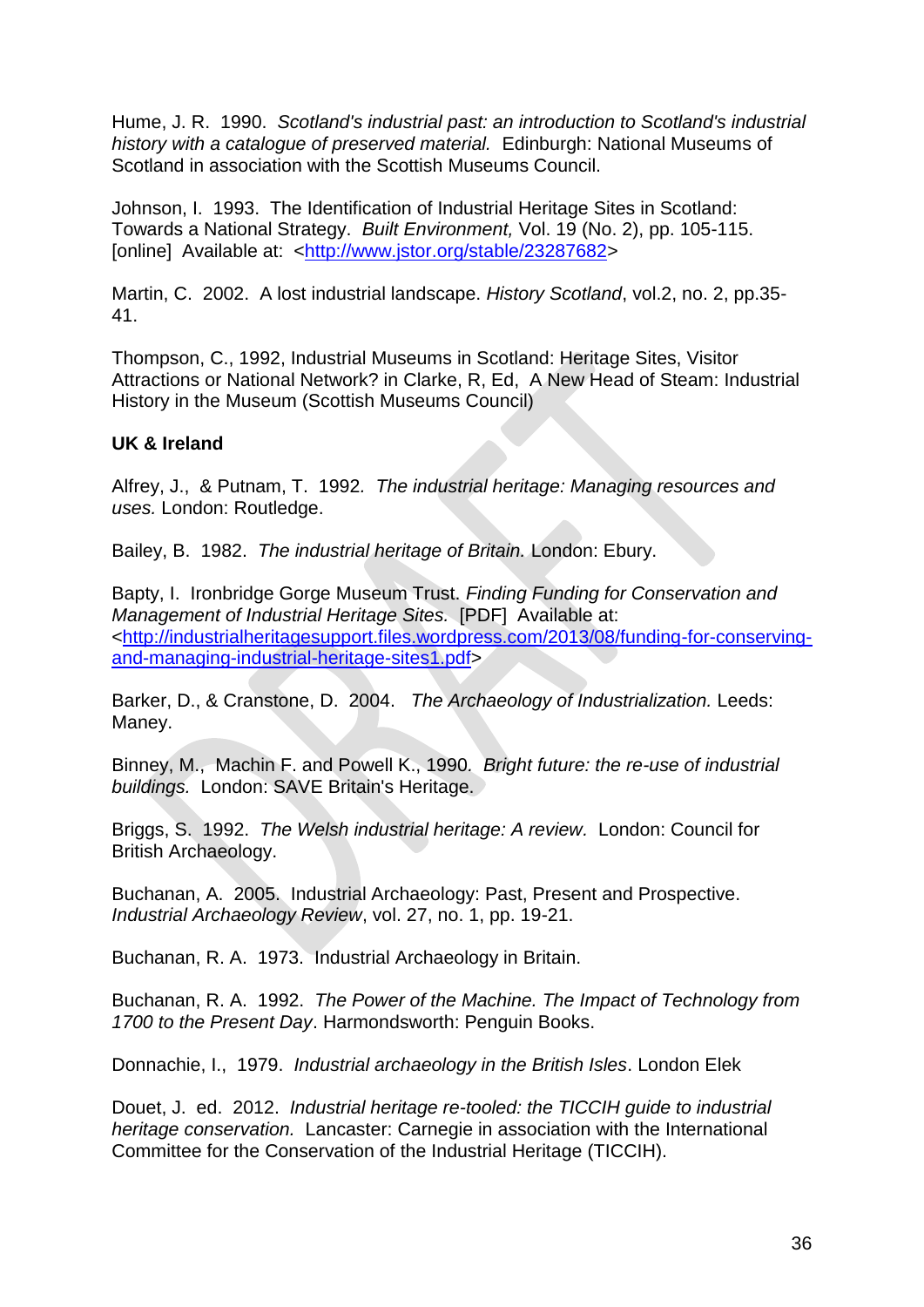Cossons, N. 2007. Industrial Archaeology: The Challenge of the Evidence. *The Antiquaries Journal*, vol. 87.

Cossons, N. ed. 2000. *Perspectives on Industrial Archaeology.* London Science Museum.

Cossons N: *The BP Book of Industrial Archaeology*. Newton Abbot: David & Charles, 1978

Green, E. R. R., McCutcheon, W. A. 1967. The Canals of the North of Ireland. *Economic History Review*, vol. 20, no. 2.

Gwyn, D. & Palmer, M. eds., 2005. Understanding the Workplace: A Research Framework For Industrial Archaeology in Britain. *Industrial Archaeology Review Vol. XXVII No. 1*. Association for Industrial Archaeology.

Hamond, F., McMahon, M. 2002. *Recording and conserving Ireland's industrial heritage: an introductory guide.* Kilkenny: Heritage Council.

McCutcheon, W. A. 1981. The Industrial Archaeology of Northern Ireland*.* 

McCutcheon, W. A. 1966. The Use of Documentary Source Material in the Northern Ireland Survey of Industrial Archaeology. *Economic History Review*, vol. 19, no. 2, pp. 401-411.

McCutcheon, W. A. 1983. The Industrial Archaeology of Northern Ireland. Fairleigh Dickinson Univ Pr, New Jersey.

McNeil, R. ed., George, D. ed. 2002. *Manchester - archetype city of the industrial revolution: a proposed world heritage site.* University of Manchester, Field Archaeology Centre.

Neaverson, P. Palmer, M. 1998. *Industrial Archaeology: Principles and Practice*. Routledge, London.

Neaverson, P. Palmer, M. 2011. *Industry in the Landscape, 1700-1900*. Routledge, London.

Nevell, M., Palmer, M., Sissons, M. 2012. *Industrial Archaeology: A Handbook.* Council for British Archaeology, York.

Orr, J., 1994 (unpublished) *Changing Perceptions of Scottish Industrial Heritage since 1960.* (in submission for a Master's Degree in Museum Studies)

Palmer, M. ed., 1991. *Industrial Archaeology: Working for the Future.* Association for Industrial Archaeology.

Palmer, M. 2010. Industrial Archaeology and the Archaeological Community: Fifty Years On. *Industrial Archaeology Review* , vol. 32, no. 1, pp. 5-20.